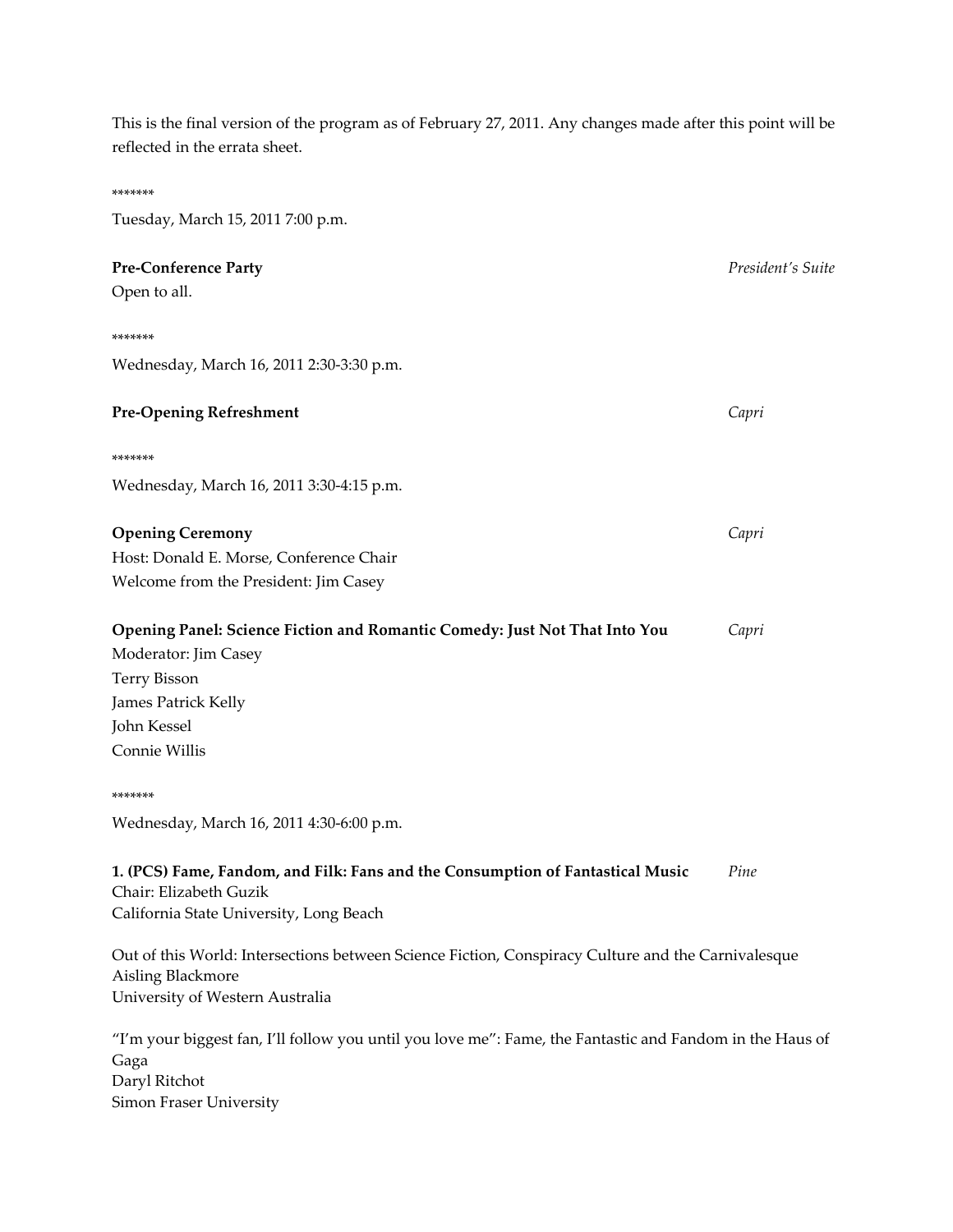Pop Culture on Blend: Parody and Comedy Song in the Filk Community Rebecca Testerman Bowling Green State University

#### **2. (SF) Biotechnologies and Biochauvinisms** *Oak*

Chair: Neil Easterbrook **TCU** 

Biotechnology and Neoliberalism in *The Windup Girl* Sherryl Vint Brock University

Neither Red nor Green: Fungal Biochauvinism in Science Fiction Roby Duncan California State University, Dominguez Hills Daniel Luboff Independent Scholar

Ecofeminism, the Environment, and Science Fiction Ritch Calvin SUNY Stony Brook

#### **3. (CYA) Coming of Age in a Fantasy World** *Maple*

Chair: Amy Hicks Illinois State University

"The Blood Is the Life!": Menstruation and Its Covert Appearance in Stephenie Meyer's *Breaking Dawn* Amanda Firestone University of South Florida

Seventh Sons: How Family Roles Shape the Heroes of Orson Scott Card's *Seventh Son* and Susan Cooper's *The Dark is Rising* Tanja Nathanael The University of Southern Mississippi

Grow Up, Pilgrim!: Beating Adolescence Out of Bryan Lee O'Malley's *Scott Pilgrim* Series Susana Rodriguez Illinois State University

## **4. (FTV) Bodily Functions**  *Cypress*

Chair: Sally Gage University of South Florida

Bodily Functions: Horror, Comedy, and the Body David Bañuelos University of California, Riverside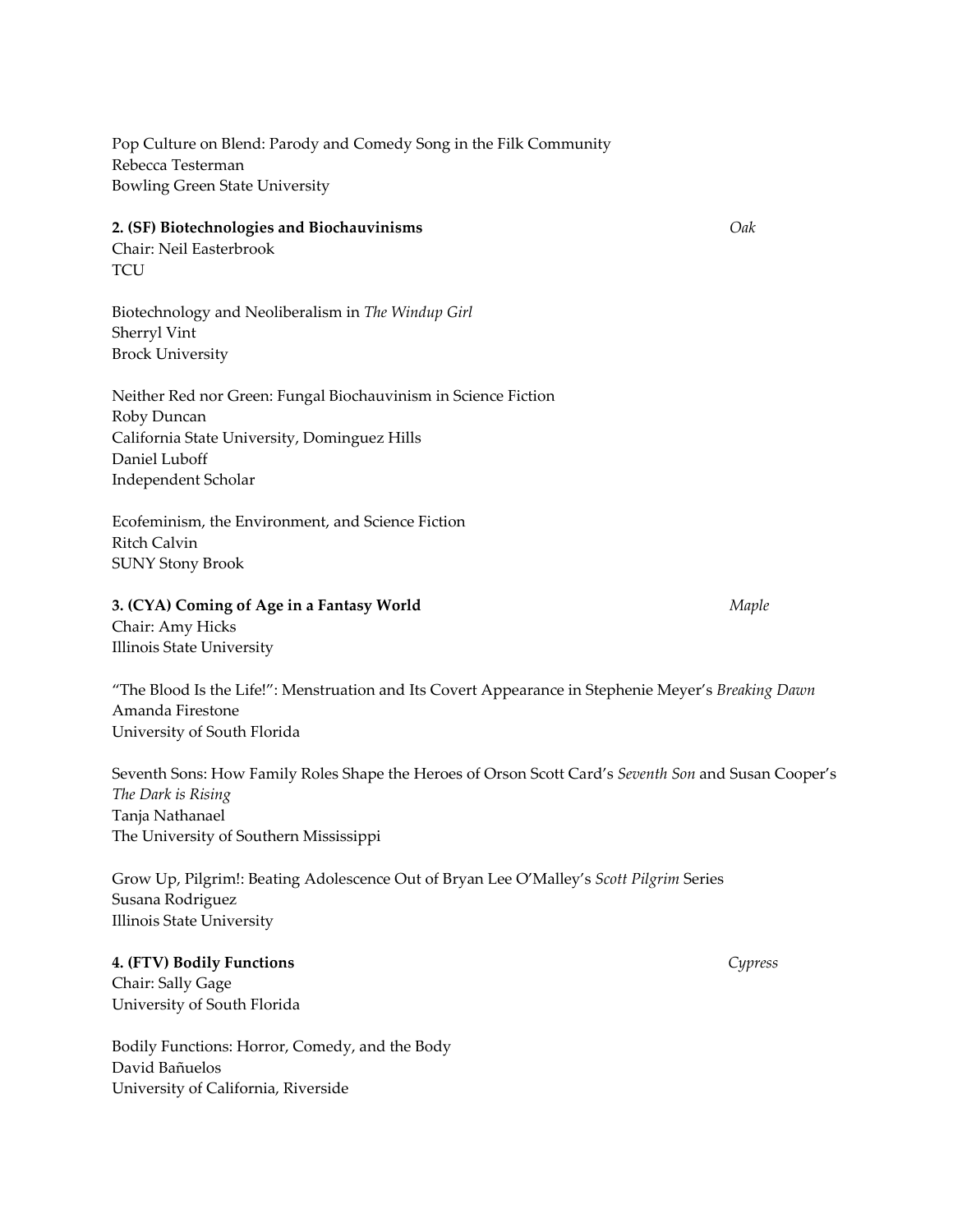Caught in Ma(w)s of Death: Dis‐lodging the Vagina Dentata in *Monster House* Renee Dowbnia University of Florida

# **5. (F) Puns, Humor, and Comedy** *Palm*

Chair: Edward James University College Dublin

Crossing into the Ridiculous World of the Comic Fantastic: Wordplay & Puns in Fantasy Literature Andrew Seeger Independent Scholar

Jonathan Safran Foer's *Everything Is Illuminated*, Jewish Humor and the Magical Realist Mode Julia Gatermann University of Hamburg

Aristophanes to Pratchett: Comedy as Social Conscience Eve Smith Liverpool John Moores University

| 6. Author Readings I                     | Vista A     |
|------------------------------------------|-------------|
| Host: Bill Clemente                      |             |
| Jennifer Stevenson                       |             |
| Cecelia Holland                          |             |
| L.E. Modesitt                            |             |
| *******                                  |             |
| Wednesday March 16, 2011 6:00-8:00 p.m.  |             |
| <b>IAFA Board Meeting</b>                | Boardroom B |
| Wednesday March 16, 2011 8:00-8:30 p.m.  |             |
| Newcomer Meet-up                         | Captiva A   |
| Hosted by the Student Caucus             |             |
| Wednesday March 16, 2011 8:30-11:00 p.m. |             |
| <b>Opening Reception</b>                 | Capri       |
| *******                                  |             |
| Thursday, March 17, 2011 8:30-10:00 a.m. |             |
| 7. (VPA) Comics and the Body             | Pine        |
| Chair: Michael Furlong                   |             |
| Valencia Community College               |             |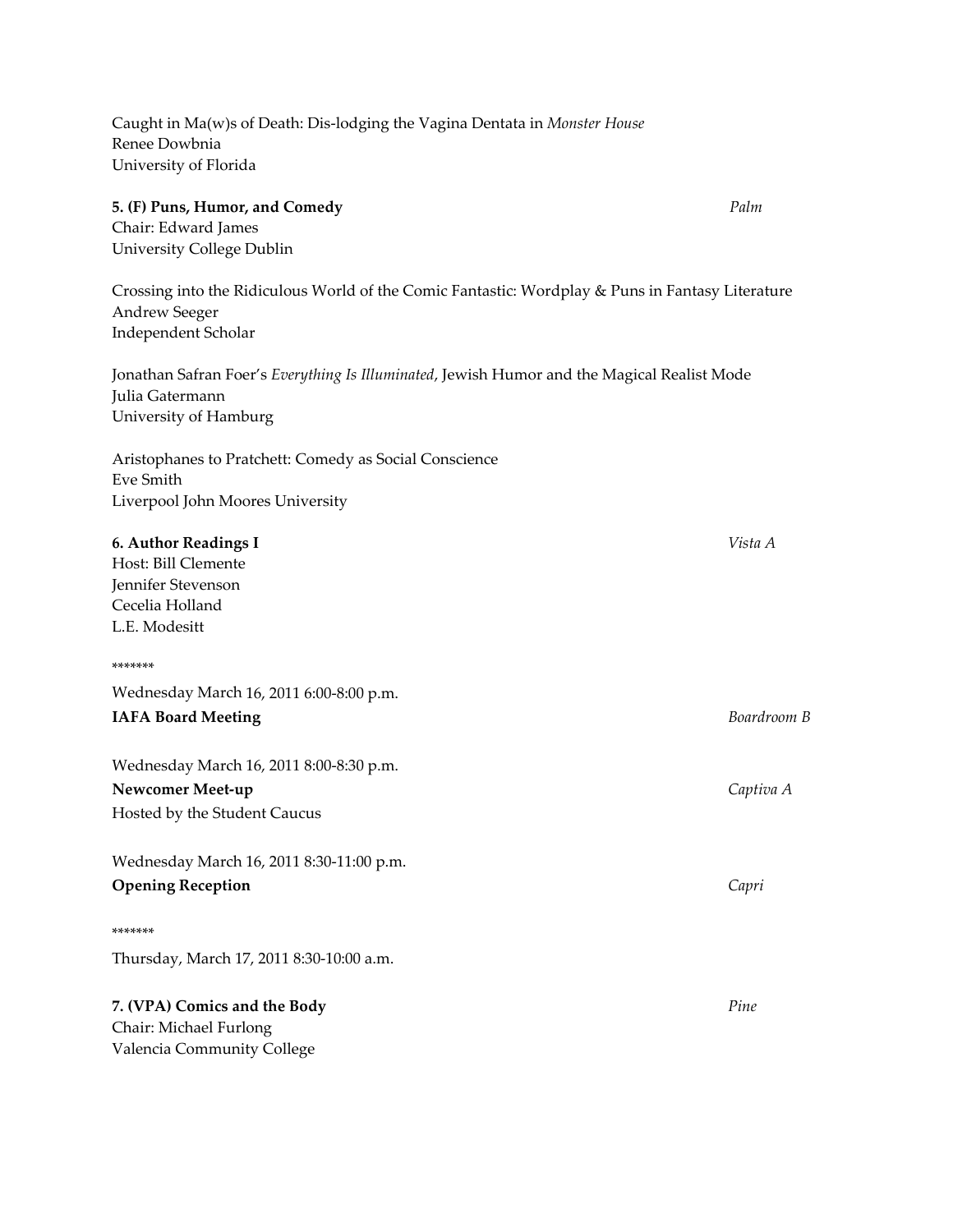From *Barbarella* to *Sky Doll*: A Comparative Study of Representations of Sexuality in Feminist Science Fiction Comics Melissa Bianchi University of Florida

Trans/Mutation: Janis as Changeling in Alison Bechdel's *Dykes to Watch Out For* Justin Raymond The University of Western Ontario

*xkcd* and the Geek Experience Karen Burnham NASA

#### **8. (CYA) Ridiculous Verses and Stories**  *Maple*

Chair: Anne Balay Indiana University Northwest

T. S. Eliot's *Book of Practical Identity* Tracy (May) Stone University of Louisiana at Lafayette

Ridiculous Verses: The Role of Nonsense Poetry in Fantasy Literature Nadine Cooper‐Kohn Hollins University

"It's the Walrus": Nonsense as a Vehicle for Truth in *Haroun and the Sea of Stories* Sarah Jackson Hollins University

#### **9. (FTV) The Ridiculously Violent in Science Fiction**  *Cypress*

*Cross‐interest with SF* Chair: Andrew Ferguson University of Virginia

Invisible Walls: Control and Disgust in Cronenberg's *eXistenZ* David Chandler University of Tulsa

Only the End of the World Again: Kurt Vonnegut and the Apocalypse Christopher Glover Long Beach City College

Bloody Funny: Stupefaction and Cold War Anxiety in *Fist of the North Star* Jonathan Imber Shaw Kutztown University of Pennsylvania

**10. (FTV) The Posthuman Ridiculous**  *Palm* Chair: Regina Hansen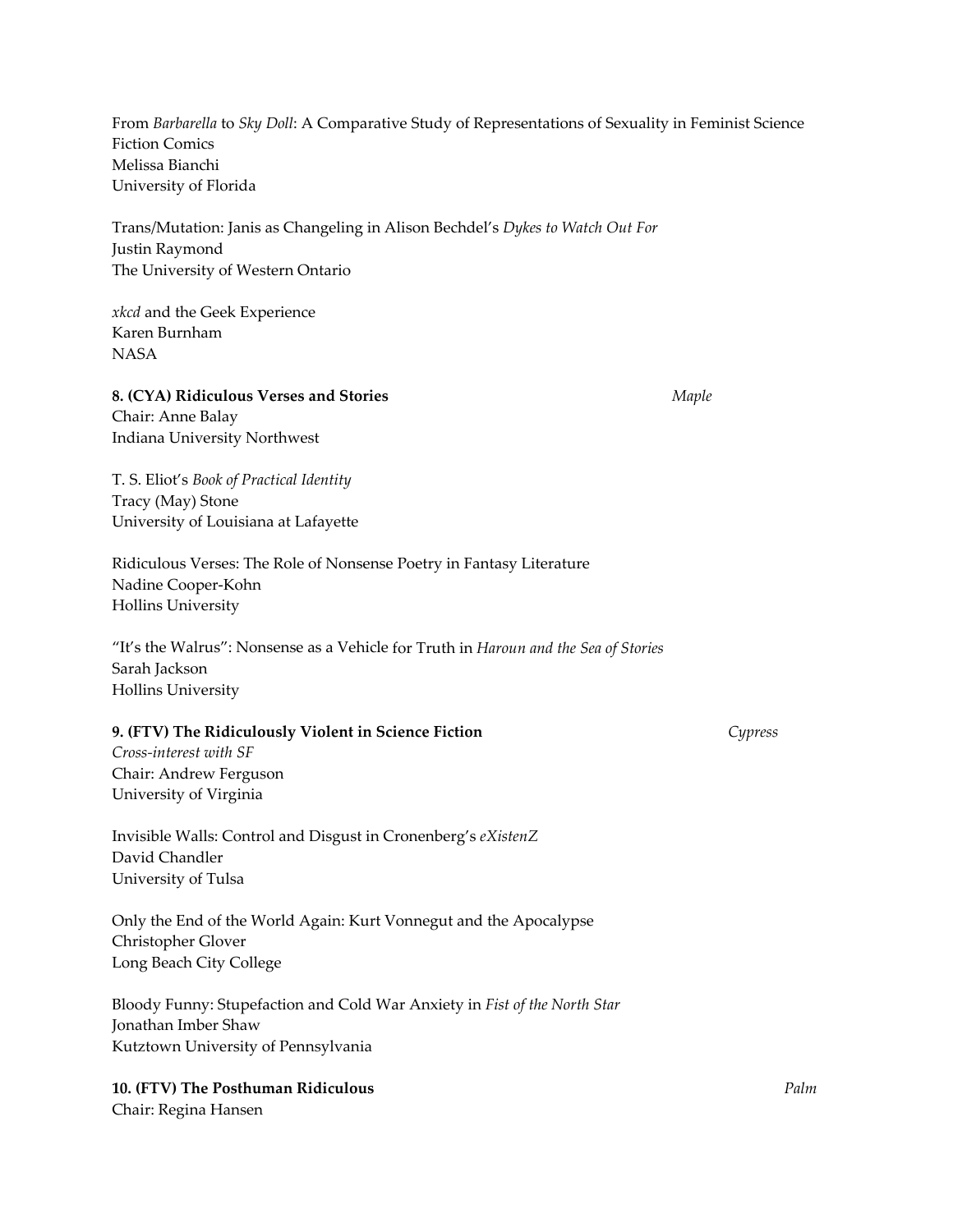Boston University

How Donna Noble Saved the Multiverse (and Had To Pay for It) Sydney Duncan Frostberg State University

Serious Performances – Constructing Humanity in the Originals and Re‐Imaginations of *Battlestar Galactica* and *V* Aino‐Kaisa Koistinen University of Oulu

Lipstick and Skin: The Posthuman Ridiculous in *Doctor Who* Elizabeth Lundberg University of Iowa

#### **11. (F) Mythology and Magic**  *Magnolia*

Chair: Jeana Jorgensen Indiana University

Body, Mythology and Deity in the Poetry of Ursula K. Le Guin Sandra Lindow University of Wisconsin‐Stout

"Make It Old": The Other Mythic Method Brian Attebery Idaho State University

The Magic of Self‐Sacrifice in Fantasy Literature Agnieszka Jedrzejczyk‐Drenda Middlesex University

# **12. (IF) Gender Conceptions and Reconceptions in the International Fantastic**  *Dogwood* Chair: M. Elizabeth Ginway University of Florida

Female Messiahs in Two Apocalyptic Novels: *Satan in Goray* by Isaac Bashevis Singer and *Blindness* by José Saramago Marilyn Jurich Suffolk University

Like a Virgin: Fantastic Metamorphosis and the Madonna/Whore Dichotomy Anne Connor Southern Oregon University

Daughters of Feminism: A New Approach to Discovering the Advocacy in Esquivel's *Like Water for Chocolate* Rebecca Peters Florida State University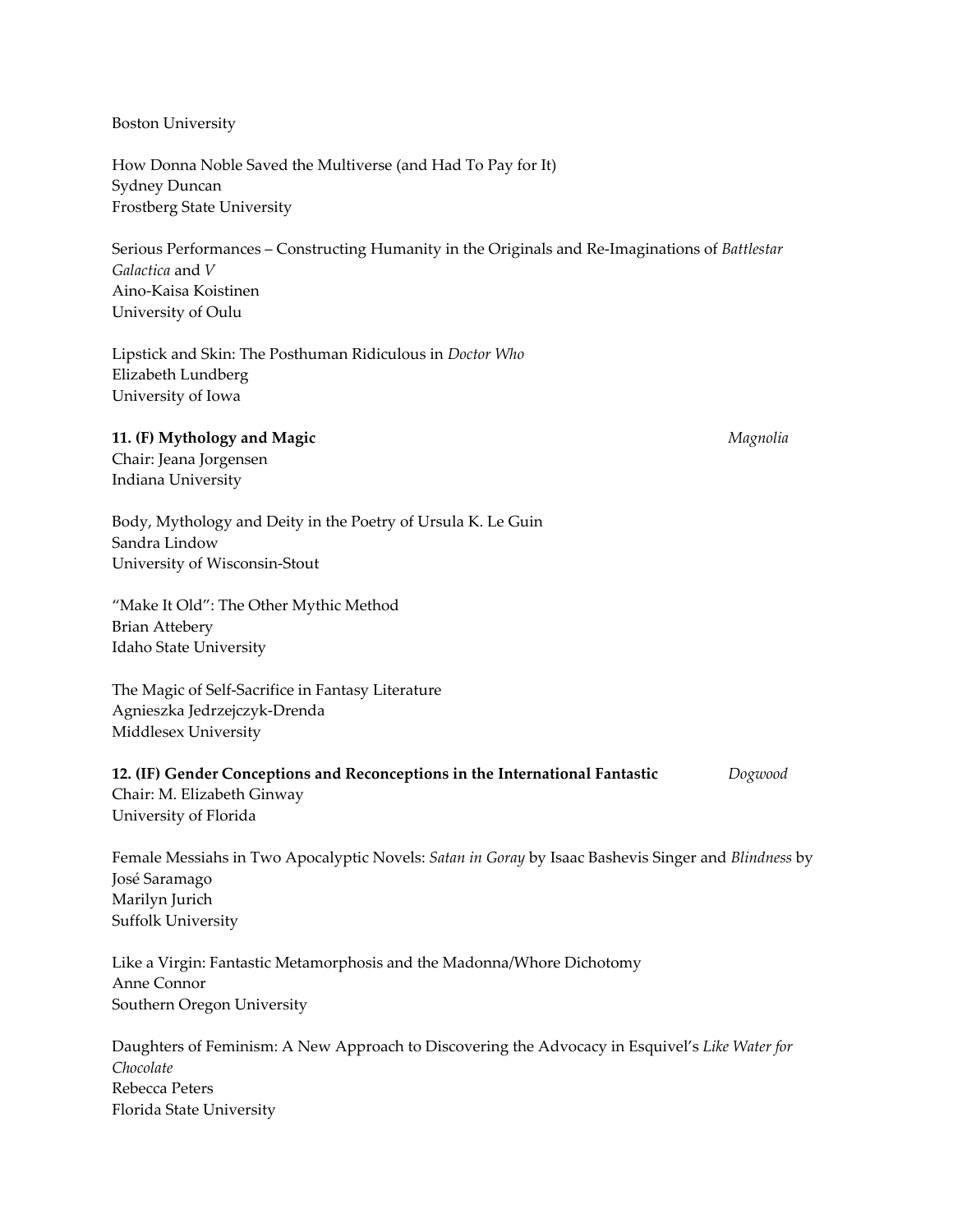| 13. (H) Shapeshifters Old and New<br>Chair: Deborah Christie<br><b>ECPI</b> Tech                                                                                                                  | Captiva A |
|---------------------------------------------------------------------------------------------------------------------------------------------------------------------------------------------------|-----------|
| Strangers in the Moonlight: Alienation and Transformation in Medieval Werewolf Stories<br>Christina M. Carlson<br>Iona College                                                                    |           |
| Read in Tooth and Claw: Female Shapeshifters in Urban Fantasy Novels<br>Margo Collins<br><b>Trine University</b>                                                                                  |           |
| She-wolf vs. He-wolf: The Female Role in the Werewolf's Post-human Identity<br>Sarah Benton<br>University of South Florida, St. Petersburg                                                        |           |
| 14. (CYA) Panel: Harry Potter<br>Moderator: Leisa Clark<br>Amanda Firestone                                                                                                                       | Captiva B |
| Sally Gage<br>Jessica Collard                                                                                                                                                                     |           |
| 15. Author Readings II<br>Host: Bridgid Shannon<br>John Kessel<br>Lisa Rowe Fraustino<br>Owl Goingback                                                                                            | Vista A   |
| 16. (SF) Human/Animal Intersections<br>Chair: Sherryl Vint<br><b>Brock University</b>                                                                                                             | Vista B   |
| The Best in Beasts: Animal Helpers and Heroes in the Works of Cordwainer Smith<br>Jennifer Cox<br>Florida Atlantic University                                                                     |           |
| Being Backed into a Corner: Posthuman Animality in Peter Watts's Rifters Series<br>Michele Braun<br>Mount Royal University                                                                        |           |
| Using the Other to Explore Human and Animal Relationships in Ursula K. Le Guin's The Dispossessed and<br>Stanislaw Lem's The Star Diaries<br><b>Skye Cervone</b><br>Johnson and Whales University |           |
| *******<br>Thursday, March 17, 2011 10:30 a.m.-12:00 p.m.                                                                                                                                         |           |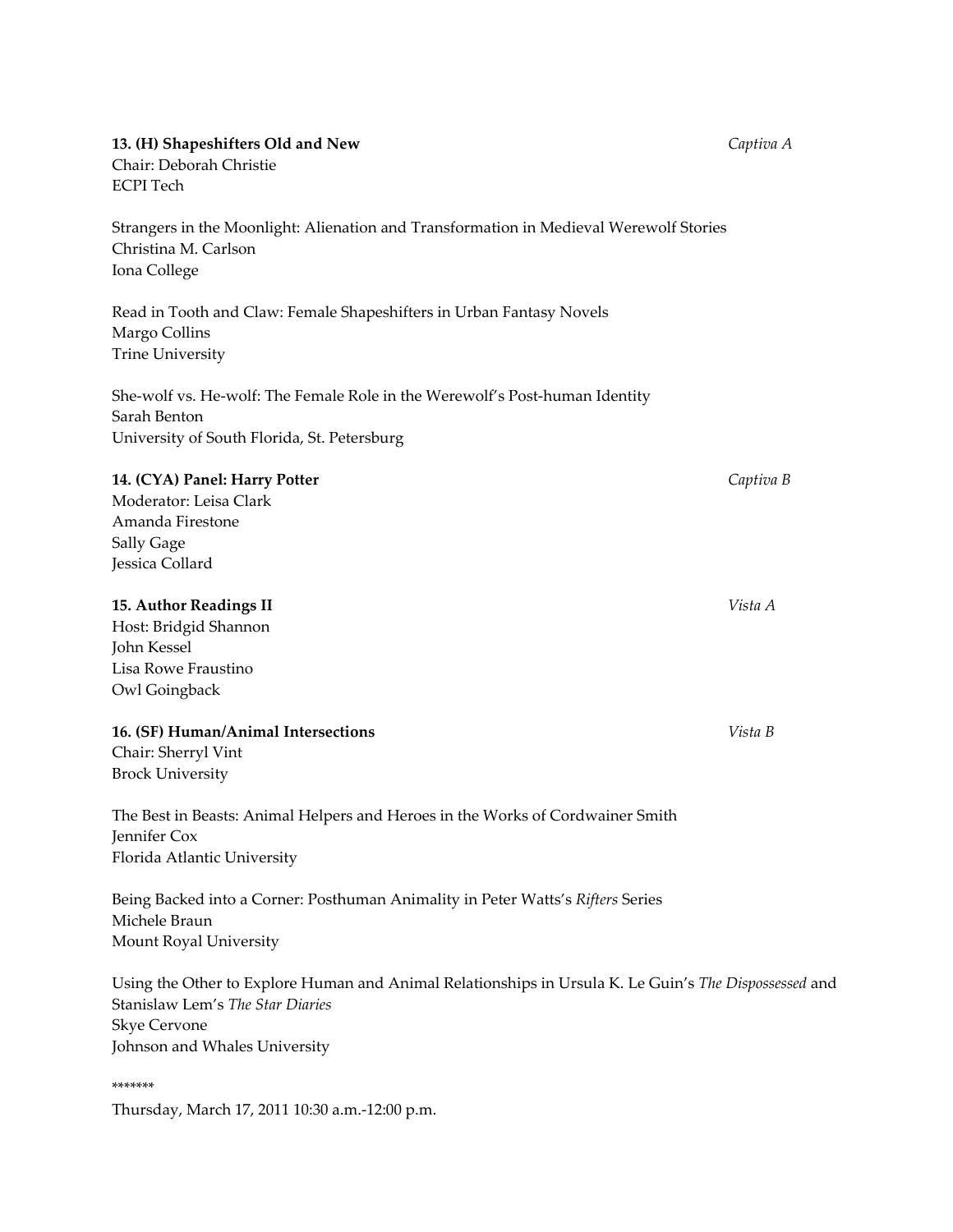# **17. (PCS) Remixes, Roleplaying, and Real‐World Skills: Audience Interaction with and Response to Digital Media**  *Pine*

Chair: Lars Schmeink University of Hamburg

The Rhetoric of the Ridiculous in Videogame Music Remixes Kyle Stedman University of South Florida

Performing Character, Performing Self: Representations of Self and Identity in Online Role‐playing Games Heather Osborne University of Liverpool

Learning to Work and Play in a Simulated World – with Mummies!: Exploring Affect and Labor in *The Sims 3* Allyson Shaffer University of Minnesota, Twin Cities

**18. (SF) Postmodernism and the New Wave**  *Oak*

Chair: Daniel Creed Broward College

Binaries in Postmodern Science Fiction: Science the Liberator – Science the Infiltrator Rita DiBella Florida Atlantic University

"The Soft Sciences — Isn't That a Delightful Name? – Had Run Amok": The Breakdown of the Social Machine in Samuel R. Delany's *Nova* Jerome Winter University of California, Riverside

Foucault at Play in the Dystopian Prison‐house: Subversive Personae in "'Repent Harlequin!' said the Ticktockman" and "The Machine Stops" Dana Odwazny Florida Atlantic University

**19. (CYA) Food, Plants, and Comedy in** *Harry Potter Maple* Chair: Amanda Firestone

University of South Florida

Trouble in Greenhouse Three: Comedy and Ecology in J.K. Rowling's *Harry Potter* Series Zoe Jaques Anglia Ruskin University

Humor in *Harry Potter*: Assessing J.K. Rowling's World Kathryn Johnston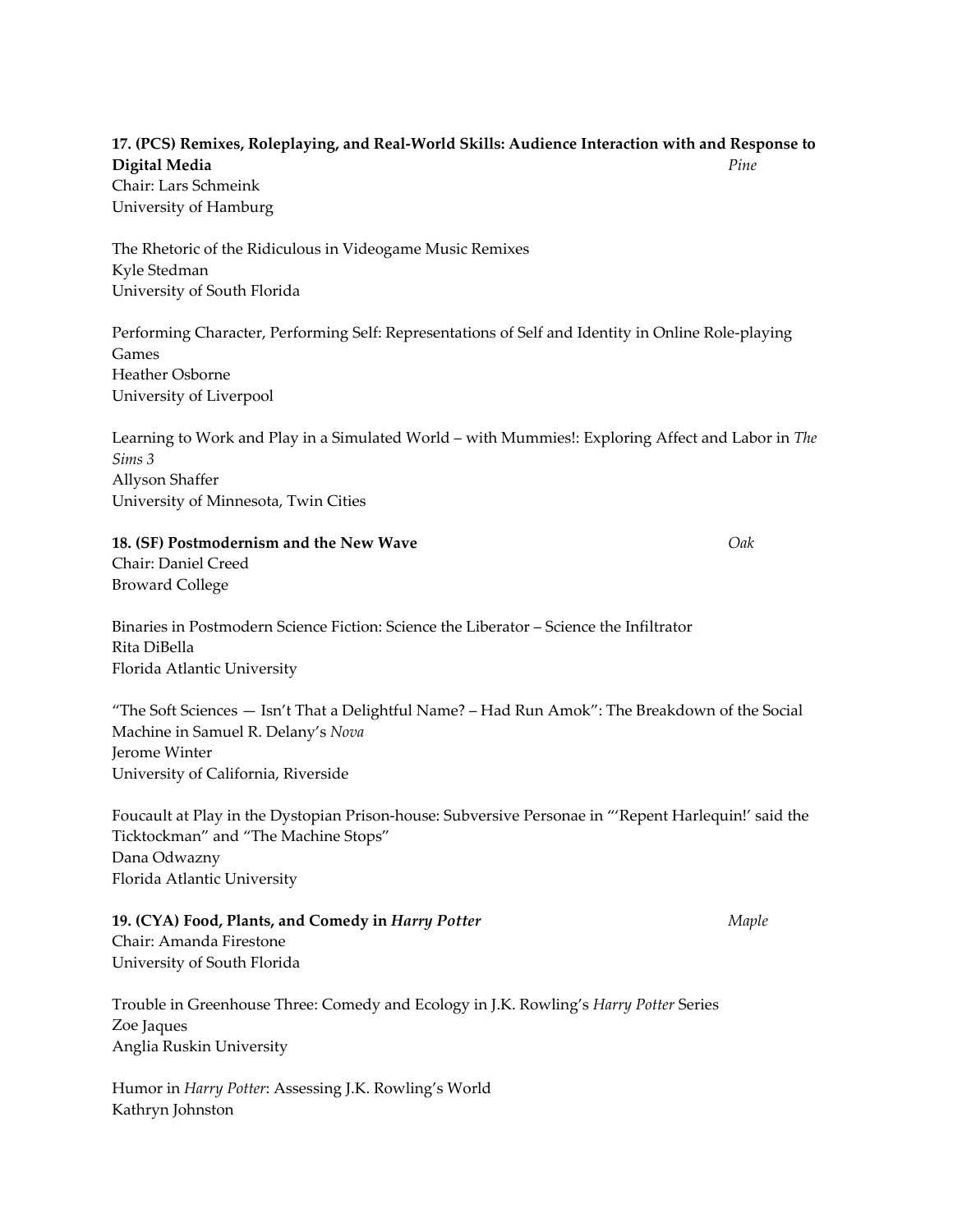Youngstown State University

Butterbeer, Cauldron Cakes and Fizzing Whizbees: Food and Commensalism as Cultural Markers in the *Harry Potter* Series Leisa Anne Clark University of South Florida, Tampa

## **20. (FTV) Modern Monsters** *Cypress*

Chair: Noelle Bowles Kent State

Taking the Family to Zombieland: Welcome to the Magic Elson Bond Tarleton State University

Primetime Postmortem: Prodding the Corpse of Humanity in AMC's *The Walking Dead* Deborah Christie ECPI Tech

Invisible Monsters Jeffrey Weinstock Central Michigan University

#### **21. (IF) Fantastic Encounters with Latin America**  *Palm*

*Cross‐interest with VPA* Chair: Michael Kagan Le Moyne College

The Making of an Argentine Comics Icon: *The Eternaut* I, I\*, and II Rachel Haywood Ferreira Iowa State University

Deathless Avengers: Fictional Travels to (and from) the Conquest of the Americas Rudyard Alcocer Georgia State University

**22. (SF) New Approaches to the New Weird**  *Magnolia* Chair: Ritch Calvin SUNY Stony Brook

Breach in the Mind: The Hypothetical Neuroanatomy Subserving the Process of "Unseeing" in China Miéville's *The City & The City* Bradley Voytek University of California, Berkeley

Contemporary Baroque: China Miéville's Syntax Neil Easterbrook **TCU**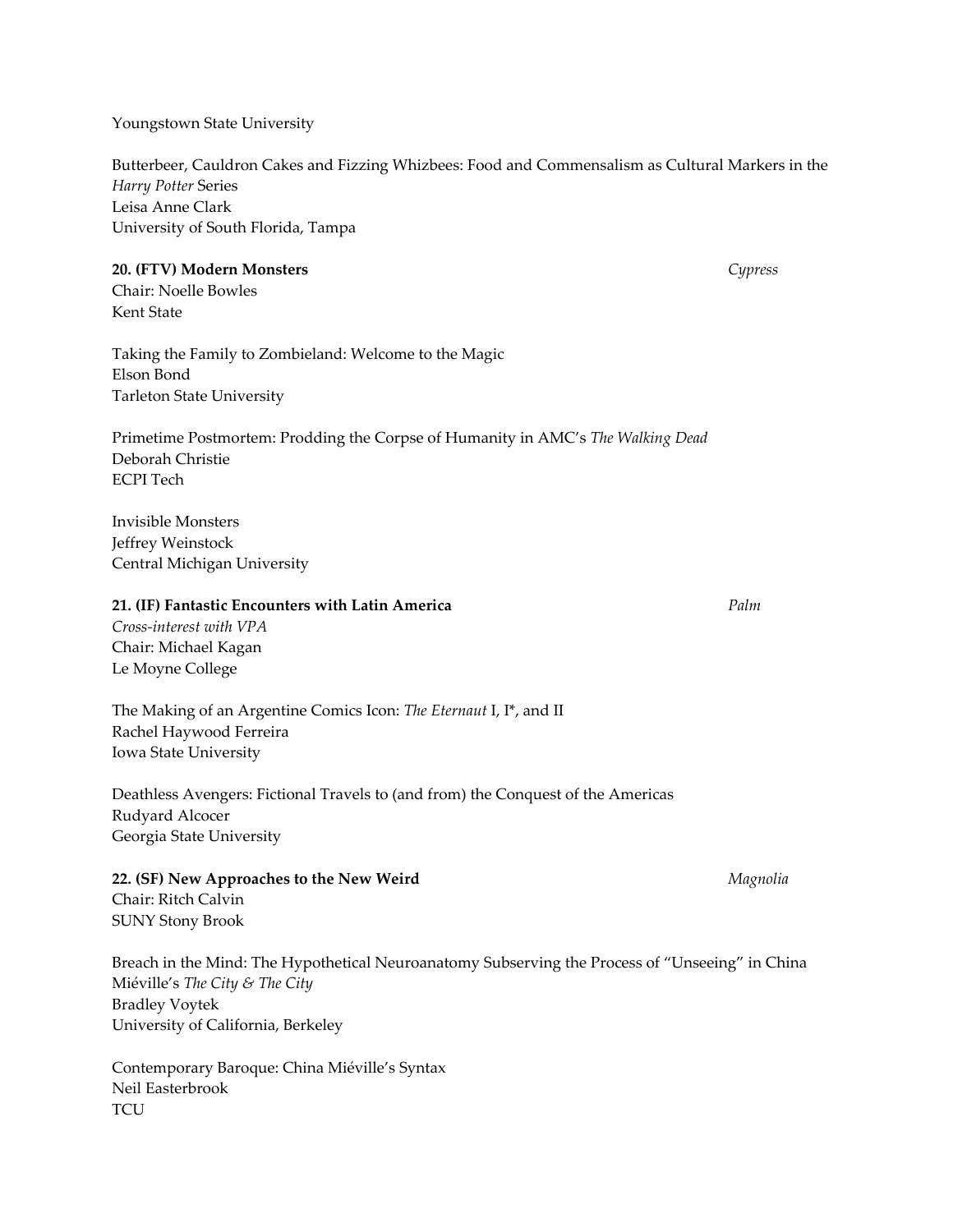The Surreal Body, the Surreal City: The Merging of Human Corporeality and Urban Spaces in Jeff VanderMeer's *Veniss Underground* Inbar Kaminsky Tel Aviv University

#### **23. (VPA) Musical Theatre**  *Dogwood*

Chair: Don Riggs Drexel University

"Fembots Have Feelings Too": Pop Stars, Cyborgs, and Feminism Meghan Francis The University of Western Ontario

"ta'mey Dun, bommey Dun" (Great deeds, great songs) – The Klingon Opera *u* and Ethnodramaturgical Performance Jen Gunnels *New York Review of Science Fiction*

## **24. (H) The Classics Revisited**  *Captiva A*

Chair: Sarah Benton University of South Florida, St. Petersburg

WWDDWW: What Would Dante Do…With Werewolves? Bryan D. Dietrich Newman University

The Monstrosity of *Titus Andronicus*: Rome as Degenerative Body Nenad (Max) Jakovljevic University of Wisconsin‐ Baraboo/Sauk County

The Raving Ridiculous: Investigating Insanity in Poe's Plots Christy Hicks University of South Florida, St. Petersburg

# **25. (F) Politics, Ethnicity, and the Fantastic Ridiculous**  *Captiva B* Chair: Taryne Jade Taylor University of Iowa

Fitz's "Quest for Story": Exploring the Politics of Narrative and Fantasy in Robin Hobb's Farseer and Tawny Man Trilogies Gareth Hadyk‐DeLodder University of Florida

Laurence Yep's Unhyphenated America Andrew Yang University of Toronto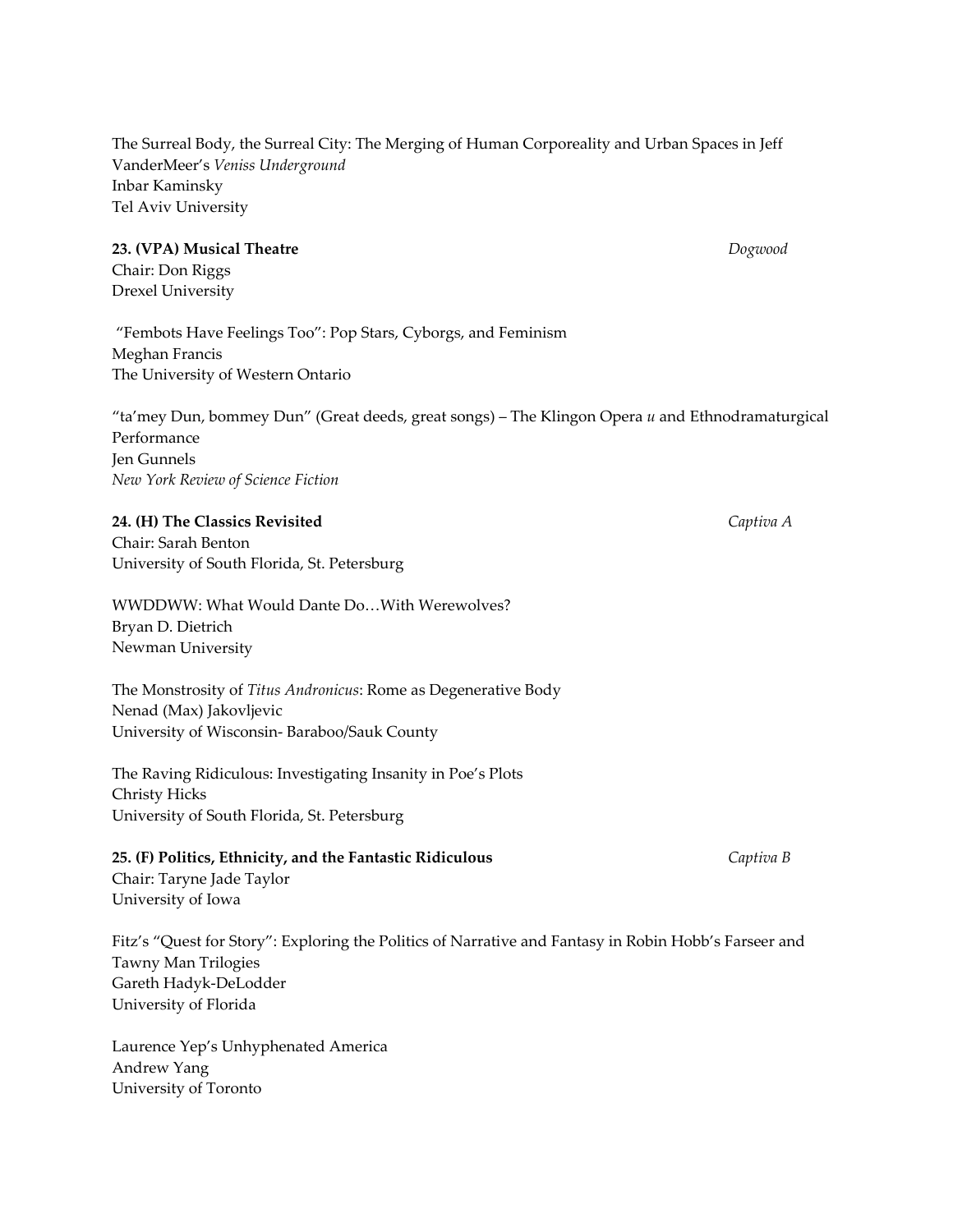The Fantastic Ridiculous in the Work of Derek Walcott Patricia Harkins‐Pierre University of the Virgin Islands

# **26. Author Readings III**  *Vista A*

Host: Sydney Duncan Terry Bisson Christopher Rowe Mike Allen

# **27. Panel: Professionals Writing** *Vista B*

Moderator: Gary K. Wolfe Gwenda Bond Graham Sleight Liza Trombi Nisi Shawl

#### \*\*\*\*\*\*\*

Thursday, March 17, 2011 12:15‐2:15 p.m.

## **Guest of Honor Luncheon** *Grand Ballroom*

Dorothy Parker, Primeval, Little Nell, Robert Heinlein, Emma Thompson, Reports of My Death, Shakespeare, and Other Thoughts on Literature Connie Willis Host: Gary K. Wolfe

\*\*\*\*\*\*\* Thursday, March 17, 2011 2:30‐3:30 pm.

# **28. (PCS) Blurring the Boundaries: Creators, Consumers, and the Search for Meaning** *Pine*

Chair: Aisling Blackmore University of Western Australia

Post‐Cyberpunk Folk Art: Miku Hatsune as the "Real World" Realization of William Gibson's *Idoru* and the Convergence Culture of the Vocaloid Kathryn Dunlap University of Central Florida

Playing the Literary ‐ Intertextuality in the Video Game Series *Bioshock* Lars Schmeink University of Hamburg

**29. (F) The Future and Language of Fantasy**  *Oak* Chair: Christine Mains University of Calgary

The Future Of Fantasy: Or How I Gave Up Questing And Learned To Love The Dragon Aidan‐Paul Canavan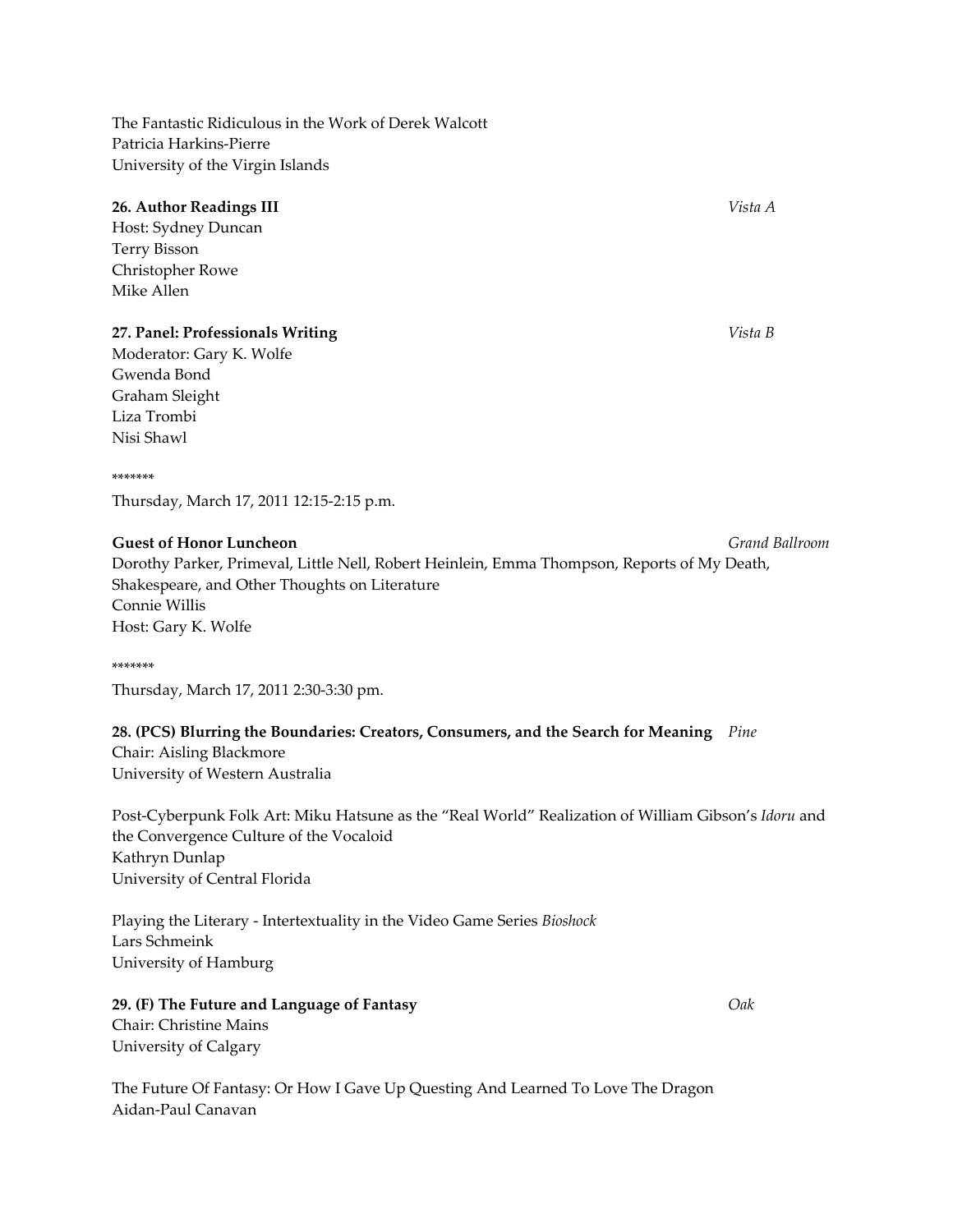University of Liverpool

Ordinary, Exotic, or Ridiculous: Getting the Nouns Right in Fantasy Language Stefan Ekman Lund University

#### **30. (CYA) Body and Appetite**  *Maple*

Chair: Alaine Martaus University of Illinois, Urbana‐Champaign

The Insatiable Harvey Swick and His Enemy, Appetite: Fairy Tales and Consumption in Clive Barker's *The Thief of Always* Brandi J. Venable Bowling Green State University

Of Serpentine Pleasures: Carnival Spirit and the Grotesque Body in Libba Bray's *Gemma Doyle* Trilogy Mandy Mahaffey Valencia Community College

# **31. (VPA) Drawing on the Past in Comics**  *Cypress*

Chair: Charles B. Herzek Broward College

Drawing Desires Performance: Dominance and Submission in Will Eisner's *The Spirit* Michael Furlong Valencia Community College

*The Middleman* – "You Would Do It for Randolph Scott!" Marc Petersen East Carolina University

# **32. (SF) Indigenous Futures on Film** *Palm*

Host: Grace Dillon Portland State University

*Screenings of Indigenous Futurism short films.*

**33. (H) The Gothic Academy**  *Magnolia* Chair: Curt Herr Kutztown University

The Wizard School of Hermannstadt: *Dracula* and the Gothic Nature of *Harry Potter* Dorothea Schuller Georg‐August‐Universität Göttingen

More Than Horror: Queer Science and the Gothic at the Fin‐de‐Siècle Mark De Cicco George Washington University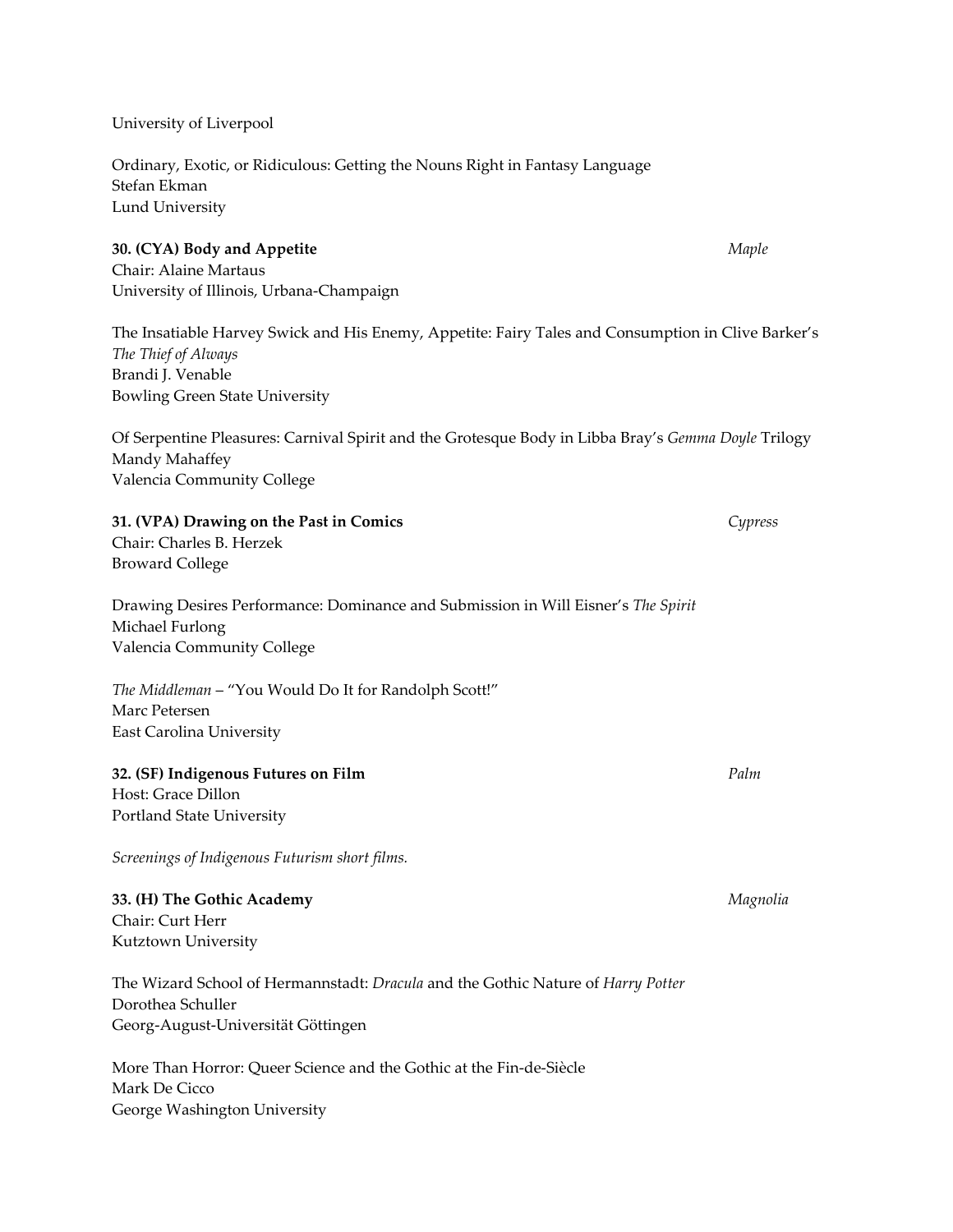# **34. (IF) Hell, Globalization, and Serial Killers in the International Fantastic**  *Dogwood Cross‐interest with Horror* Chair: Anne Connor Southern Oregon University

Dante's *Inferno* as a Reflection of 21st-Century Globalization: The Pillaging of Africa and the Role of Transformative Theatre Alexis Brooks de Vita Texas Southern University

Theseus and the Serial Killers Debbie Felton University of Massachusetts, Amherst

**35. (CYA) Reading Between the Lines** *Captiva B* Chair: Kate Goddard

Intertextuality in Heinlein's Juveniles C.W. Sullivan III East Carolina University

Isn't reading fun?! ‐ Metafictional Humor in Amanda Hemingway's *Sangreal* Trilogy Karin Kokorski Universität Osnabrück

# **36. Author Readings V** *Vista A*

Hollins University

Host: Farah Mendlesohn Nalo Hopkinson Eileen Gunn

#### \*\*\*\*\*\*\*

Thursday, March 17, 2011 4:00‐5:30 p.m.

# **37. (VPA) Video Game Horrors**  *Pine* Chair: Concetta Bommarito

University of Central Florida

The Motive of the Haunted House and the Ghost Town in Modern Video Games Marcin Kaleta Jagiellonian University

Genre Disputes: Survival Horror Through the Eyes of Fans, Critics, and Scholars Wendi Sierra North Carolina State University

*Resident Evil 4*: The Gladiatorial Implications of Philosophical Zombies Through Moral Obligation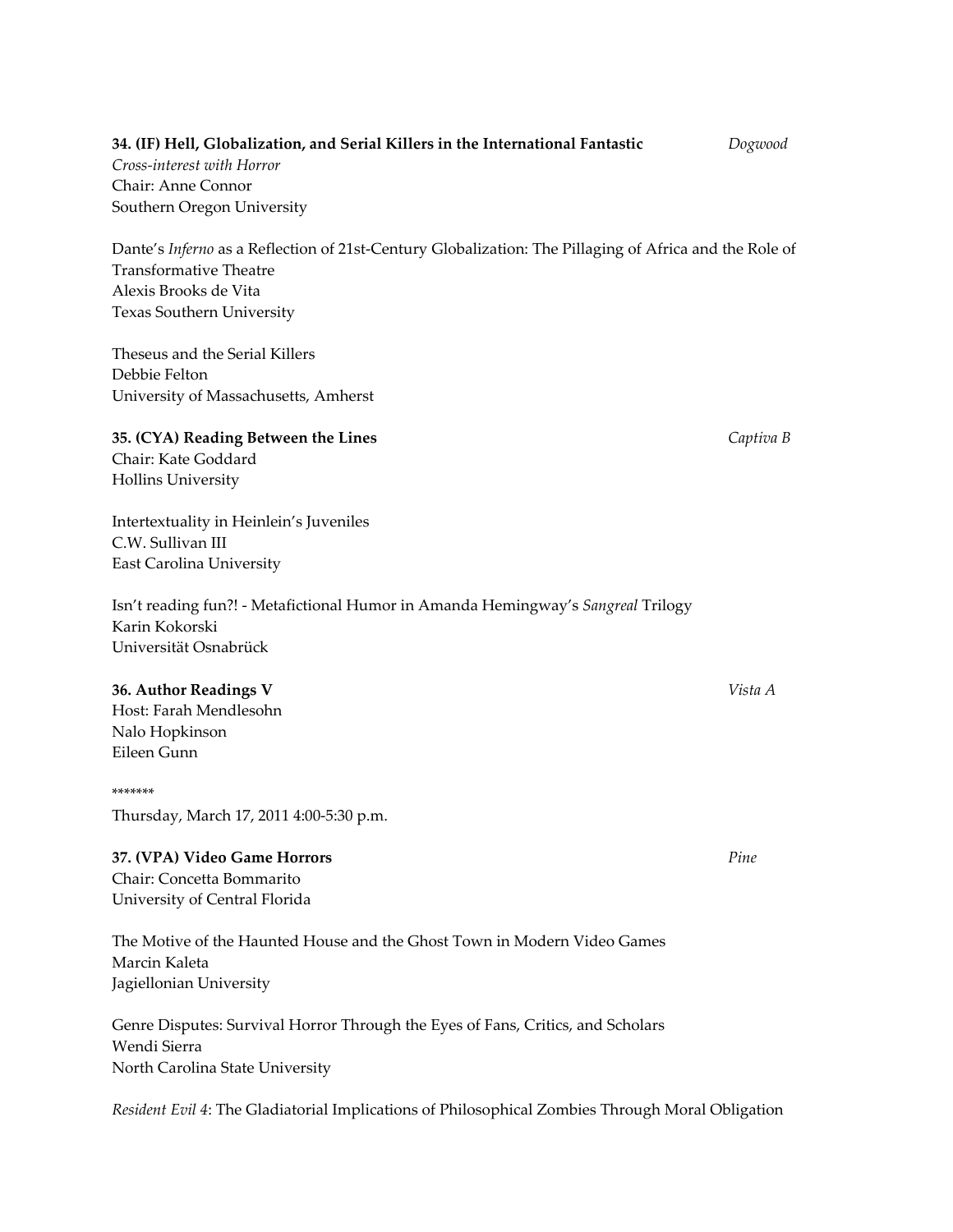Brian Kerr University of Wisconsin‐ Baraboo/Sauk County

#### **38. (SF) Postwar Science Fictions**  *Oak*

Chair: Stan H. Kranc The Pennsylvania State University

Repetition and Release: Vonnegut's Bad Fathers and the Making of *Slaughterhouse‐five* Mark Young University of California, Riverside

Selling the Future: Pohl, Dick, and Baudrillard Daniel Creed Broward College

When *My Petition for More Space* Fails: Ballard and Hersey's Reaction to the Population Explosion Jeff Hicks University of California, Riverside

**39. (CYA) Beyond the Pages** *Maple* Chair: A. Waller Hastings West Liberty University

Information, Commodification, Revolution, and Identity in Young Adult Science Fiction Alaine Martaus University of Illinois, Urbana‐Champaign

Freedom and the Wizarding World—*Harry Potter* and the Technological Generation Emma Balay‐Wilson Carnegie Mellon

Teenage Wasteland: Using YA Dystopian Texts in College Developmental Writing Classrooms Jason Embry Georgia Gwinnett College

#### **40. (FTV) Updating the Classics** *Cypress*

Chair: Katherine Fowkes High Point University

Language, Love, and Loss in *Prospero's Books* Jim Casey High Point University

Torment, Trouble, Wonder, and Amazement: A Bakhtinian Reconsideration of Peter Greenaway's *Prospero's Books* Kevin Crawford Reinhardt University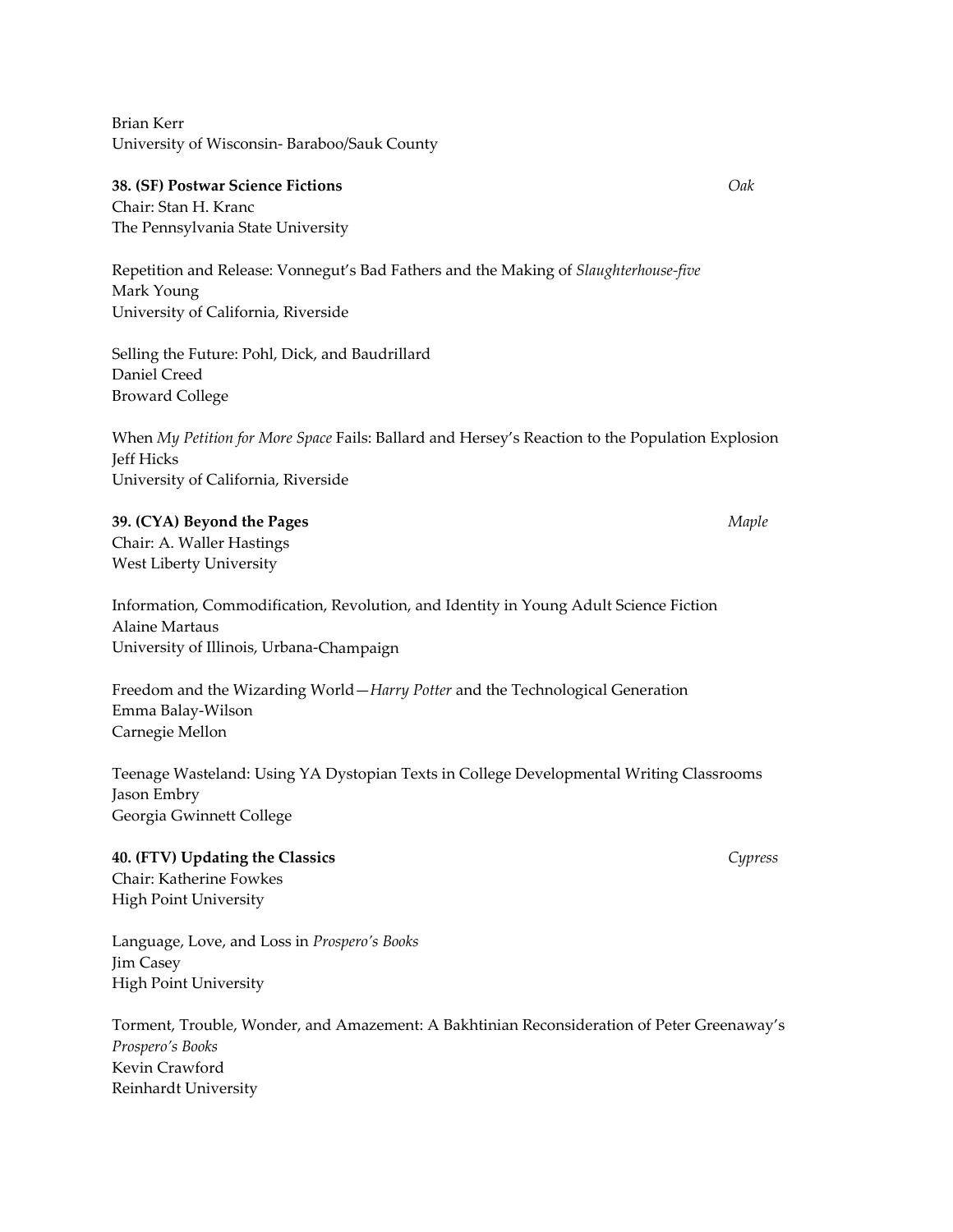The (In)humanity of Imagination: Heroes & Vengeance in the *Aeneid* & Joss Whedon's *Serenity* Jennifer A. Rea University of Florida

#### **41. (FTV) Time Travel and Alternative Universes** *Palm*

Mark T. Decker Bloomsburg University

Bergson, Time Travel, and Laughter: Narrative Humor in YouTube Videos of Time Travel Don Riggs Drexel University

The Dreamscape: Latent Space, Manifest Time: *The Manchurian Candidate* as Epistemological Critique Matthew Thompson Brock University

# **42. (SF) Humor and the Ridiculous in SF** *Magnolia* Chair: Jude Roberts University of Nottingham

"Never Give Up; Never Surrender": Some Thoughts Toward a Theory of Humorous SF Kevin Pinkham Nyack College

Between the Serious and the Insane: Walking a Ridiculous Line in *The Martian Chronicles* Edd Howarth Longwood University

The Ridiculous Reconsidered: Schizoanalyzing the Shaver Mystery Andrew Ferguson University of Virginia

# **43. (PCS) Panel: Mix It Up: Literary, Historical, and Fannish Remixes and Mash‐ups** *Dogwood*

Moderator: Eden Lee Lackner Sarah Carpenter Candas Jane Dorsey Barbara Lucas Lisa Macklem

# **44. (H) Panel: Humor and Horror**  *Captiva A*

Moderator: Franc Auld Gina Wisker Brett Hursey S.G. Browne Sandra McDonald

# **45. (IF) Theory Roundtable**  *Captiva B*

Moderators: John Rieder and Suparno Banerjee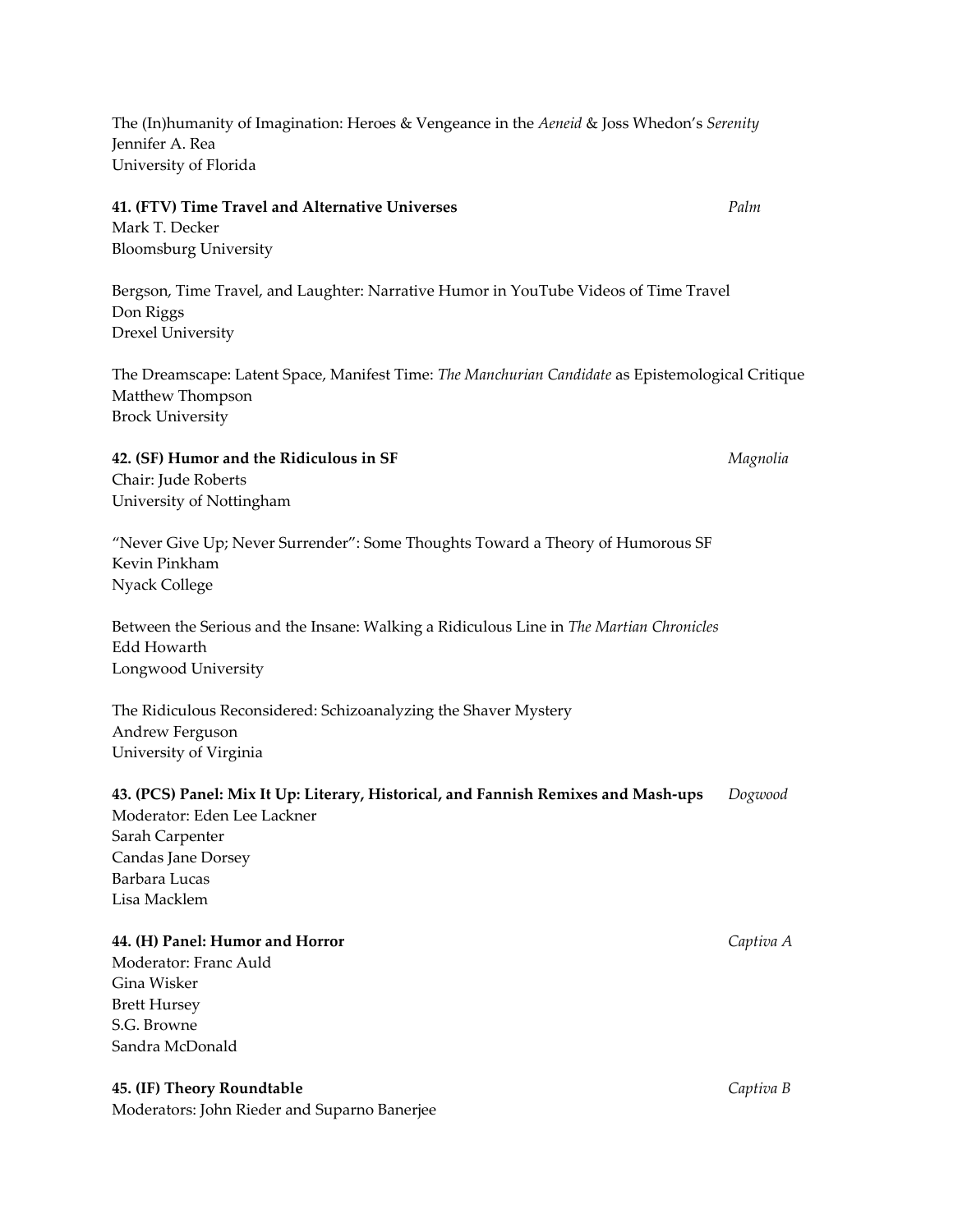Readings: Michelle Reid, "Postcolonial Science Fiction" Gayatri Spivak, "Crossing Borders" from *Death of a Discipline*

| <b>46. Author Readings VI</b>                                        | Vista A     |
|----------------------------------------------------------------------|-------------|
| Host: Gary K. Wolfe                                                  |             |
| Kathy Goonan                                                         |             |
| F. Brett Cox                                                         |             |
| Peter Straub                                                         |             |
|                                                                      |             |
| 47. SCIAFA Panel: Finding Jobs                                       | Vista B     |
| Moderator: Taryne Jade Taylor                                        |             |
| Michael Furlong                                                      |             |
| David Hartwell                                                       |             |
| Karen Hellekson                                                      |             |
| Rob Latham                                                           |             |
| Jeffrey Weinstock                                                    |             |
| *******                                                              |             |
| Thursday, March 17, 2011 5:45-6:45 p.m.                              |             |
| <b>IAFA Business Meeting</b>                                         | Captiva A   |
| Open to all. Please attend.                                          |             |
|                                                                      |             |
| Thursday, March 17, 2011 7:00-8:00 p.m.                              |             |
| <b>IAFA Division Heads Meeting</b>                                   | Boardroom B |
| Thursday, March 17, 2011 7:00-8:00 p.m.                              |             |
| <b>Cultural Identities Caucus Meeting</b>                            | Captiva B   |
|                                                                      |             |
| Thursday, March 17, 2011 8:30-9:30 p.m.                              |             |
| <b>Special Event</b>                                                 | Capri       |
| Talking about the Ridiculous                                         |             |
| Moderator: Andy Duncan                                               |             |
| Connie Willis                                                        |             |
| <b>Terry Bisson</b>                                                  |             |
| Andrea Hairston                                                      |             |
| Thursday, March 17, 2011 9:45-10:45 p.m.                             |             |
|                                                                      |             |
| <b>Special Panel: Quality or Quantity?</b><br>Moderator: W.A. Senior | Capri       |
| Cecelia Holland                                                      |             |
| Kit Reed                                                             |             |
| Steve Erikson                                                        |             |
| Joe Haldeman                                                         |             |
|                                                                      |             |
| Thursday, March 17, 2011 11:00 p.m.-1:00 a.m.                        |             |
| Late Night Film                                                      | Cypress     |
| Sponsored by the Student Caucus                                      |             |
| Open to Everyone                                                     |             |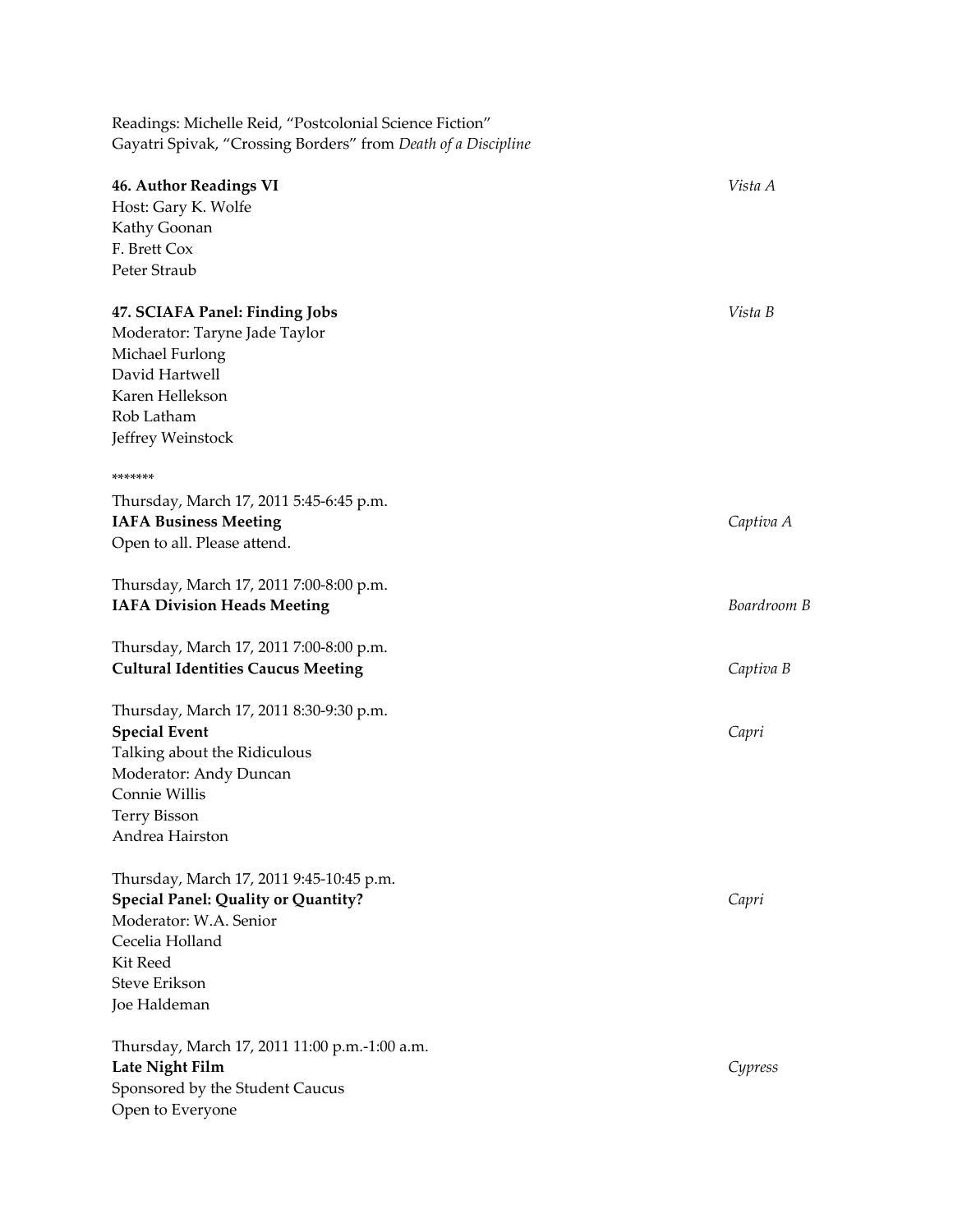\*\*\*\*\*\*\* Friday, March 18, 2011 9:00 a.m. *JFA* **Business Meeting** *Boardroom B*

Friday, March 18, 2011 8:30‐10:00 a.m.

# **48. (PCS) Creeping and Shambling Horrors: Dreadful Delights in Convergence Media and Literary Mash‐Ups**  *Pine* Chair: Heather Osborne University of Liverpool

Crossing the Blood Brain Barrier: Zombies Go Viral with the Campus Craze, Humans Vs. Zombies Jessica Eberhard University of South Florida

Chasing the Ghost: Reinventing Gothic Horror in a Location‐Based Mobile Game written by Tara Carrigy, Katsiaryna Naliuka, Natasa Paterson and Roisin Cotton Mads Haahr Trinity College Dublin

# **49. (SF) Language, Discourse, and Textuality in Neal Stephenson and Steven Hall** *Oak* Chair: Robert von der Osten

Ferris State University

Languages, Litanies, and the Limit: Mathematics as Discourse in Stephenson's *Anathem* Douglas R. Fisher Biola University

Manipulating Manipulative: Hypertextuality in Stephenson's *The Diamond Age: or, A Young Lady's Illustrated Primer* Carl Lindner University of Nevada, Las Vegas

"I thought I could save her": Non‐places and Gaming in Steven Hall's *The Raw Shark Texts* Anthony Minichilli Brock University

# **50. (SF/H) Ridiculous Masculinities**  *Maple*

Chair: Tracie Welser Polk State College

Iain M. Banks's Culture of Vulnerable Masculinity Jude Roberts University of Nottingham

"jus that littl bit stupid": Making Patriarchy Ridiculous in Hoban's *Riddley Walker*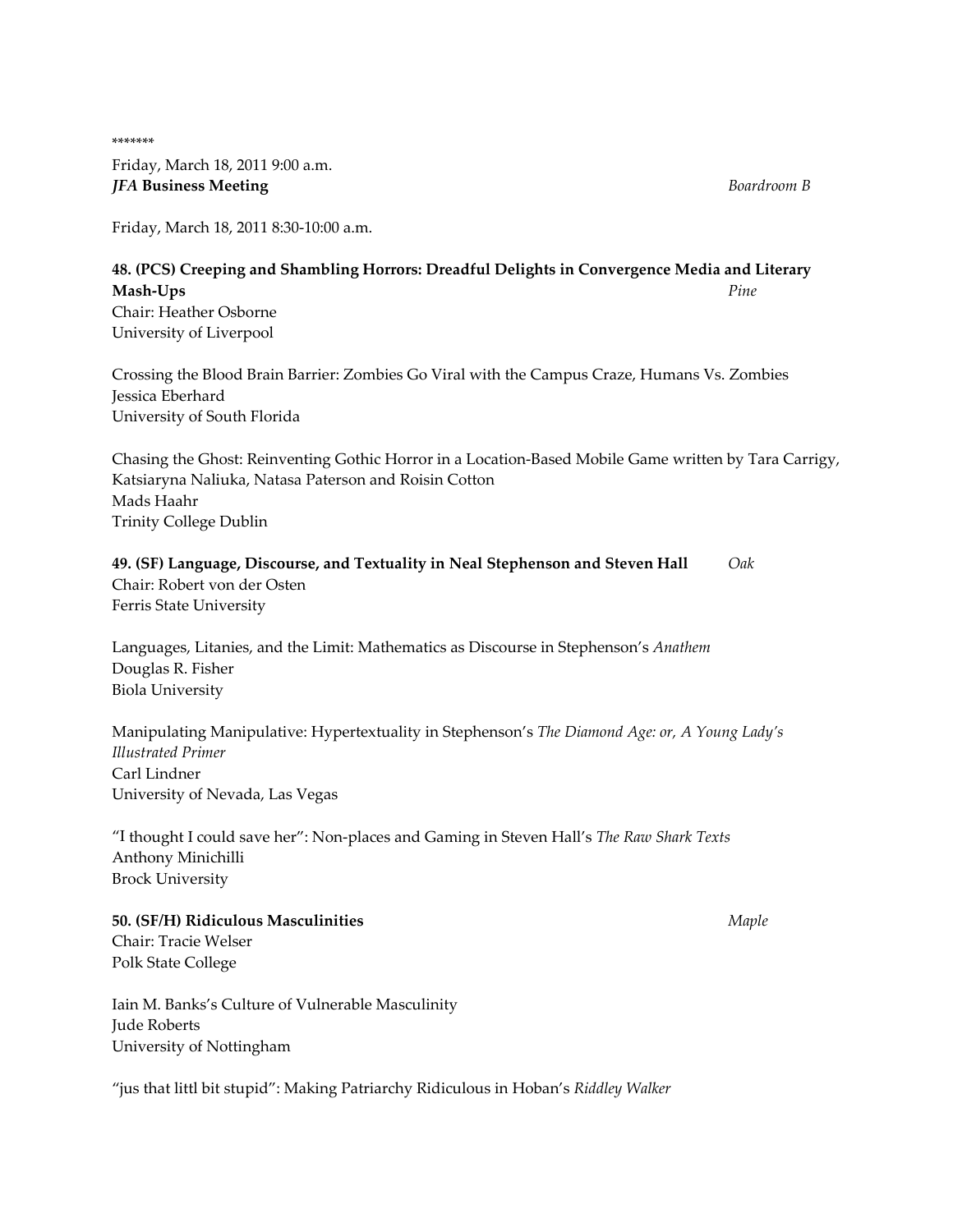Sonia Johnson University of Iowa

The Decomposition of the Contemporary Family: Zombie's Role in the Transmogrification of the Nuclear Family Emily Mashak University of Wisconsin‐ Baraboo/Sauk County **51. (CYA) Tricks of the Trade: Tools of Children's Fantasy**  *Cypress* Chair: Sarah Jackson Hollins University "Thank you for your childhood": Technologies of Memory in Children's Fantasy Fiction Anne Balay Indiana University Northwest Don't Tell the Children: The Hidden Didactic in Children's Fantasy René Fleischbein The University of Southern Mississippi "Riddikulus!": Spells, Poems, Peaches and Other Fantastic Navigational Tools Christina Phillips Harvard University **52. (FTV) From Gothic Uncanny to Hammer Horror**  *Palm* Chair: David Chandler University of Tulsa "Ghoulish! Gory! Ghastly!" From Gothic Uncanny to Hammer Horror Isabella van Elferen Utrecht University "It's Okay:" Freud's Uncanny in Relationships and Nature in Lynch's *Eraserhead* Chelsey Lucas State College of Florida Infamous Lady, Gothic Horror: What New Research Reveals About Countess Erzsebet Bathory Brian Rapp Independent Scholar **53. (SF) Reading Margaret Atwood**  *Magnolia* Chair: Valorie Ebert Florida Atlantic University

Feminist Subversion and Pulp Fiction: The Other Dimensions of Margaret Atwood's *The Blind Assassin* Alexandria Gray Florida Atlantic University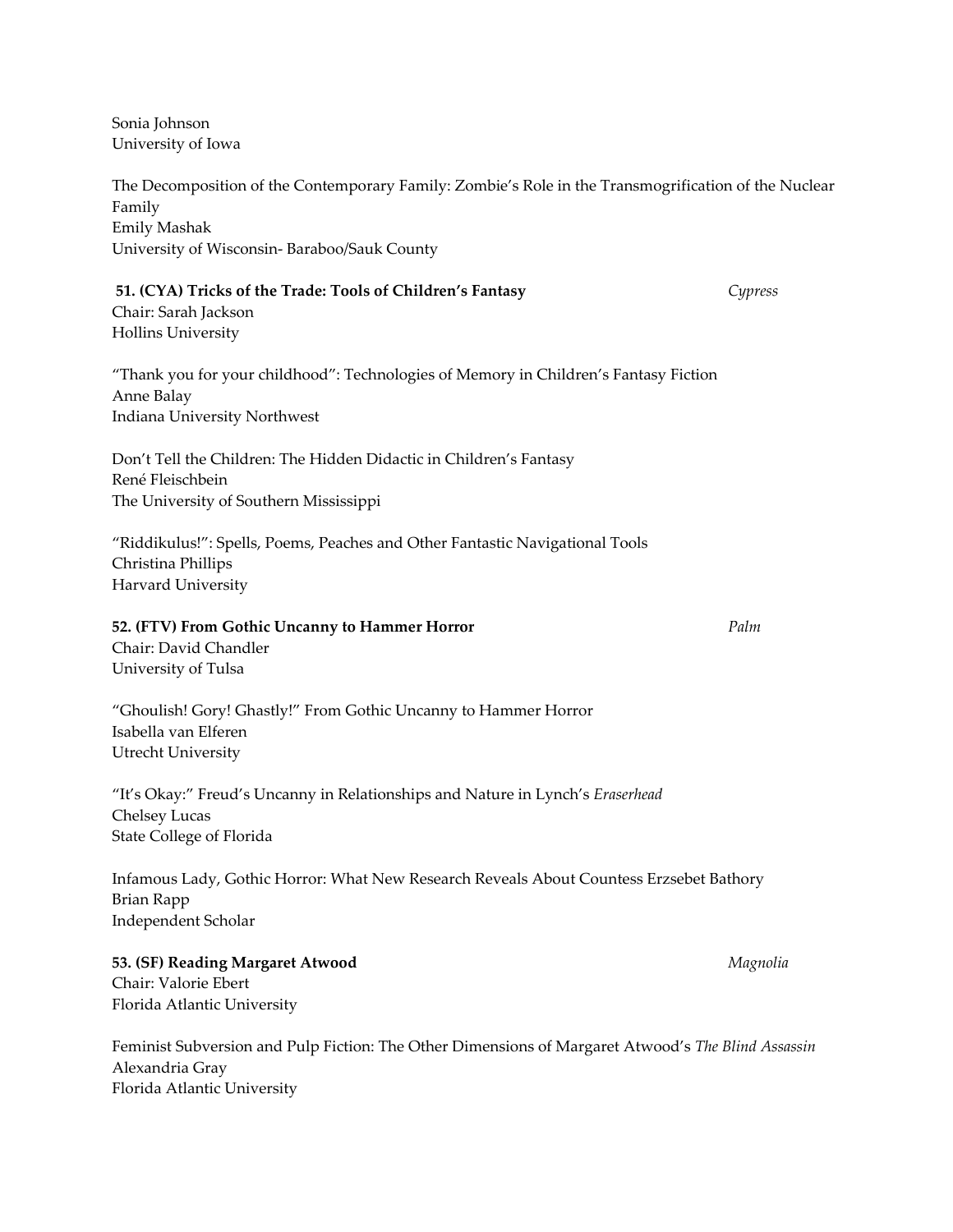Deconstructing Dystopias, Protecting Pigoons, Raising Rakunks, and Caring for Crakers: Ecological Ethics and Margaret Atwood's *Oryx and Crake* and *The Year of the Flood* Kandace Lytle Texas State University‐San Marcos

"The Real [Chess] Set is in your Head": Metafictional, Subjective Reality in Margaret Atwood's *Oryx and Crake* Patricia Evans Texas State University‐San Marcos

### **54. (CYA) Controlling the Children**  *Dogwood*

Chair: Jason Embry Georgia Gwinnett College

Marketing the Child as Commodity: Consumerism and the Invasiveness of Technology in M.T. Anderson's *Feed* Kendra Holmes University of Florida

Reprogramming Youth: Technological Empowerment and Control in *Ender's Game* and *Little Brother* Jessi Barr Texas Tech University

The Rhetoric of Solidarity in John Flanagan's "Ranger's Apprentice" Series Ernest Enchelmayer Arkansas Tech University

#### **55. (IF) Politics and (Bio)Technology in International SF**  *Captiva B*

Chair: John Rieder University of Hawai'i

Jules Verne: Science Fiction as a Political Tool Melissa Deininger Iowa State University

Robots, Atlanteans, and Zombies: the Post‐humans of Brazilian Steampunk M. Elizabeth Ginway University of Florida

Parodying with Ridicule: From Oceania, 1984 to China, 2013 William Tung‐peng Sun University of California, Riverside

## **56. Author Readings VII**  *Vista A*

Host: Karen Burnham Theodora Goss James Patrick Kelly Rachel Swirsky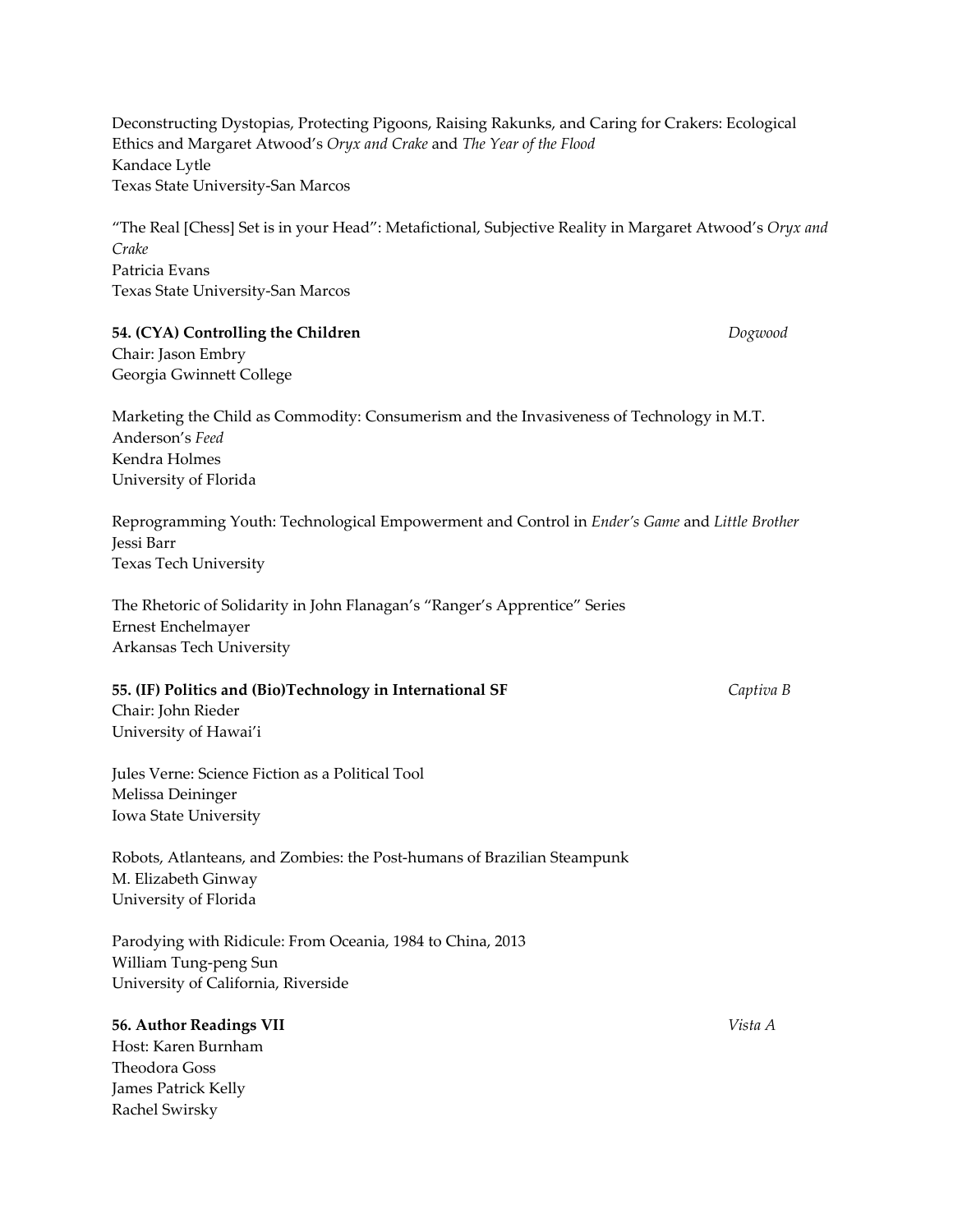**57. Panel: Words and Music** *Vista B* Moderator: Timothy J. Anderson Larry Connelly Stefan Ingstrand Tenea Johnson \*\*\*\*\*\*\* Friday, March 18, 2011 10:30 a.m.‐12:00 p.m. **58. (PCS) Reader and Response: Engagement and Community in Fandom**  *Pine* Chair: Barbara Lucas Independent Scholar Films are (Never) as Good as the Comic Books: Developing a Fanboy Reading Tim Posada Claremont Graduate University Drawing Outside the Lines: Fannish Engagement with Edward Gorey Eden Lee Lackner Victoria University of Wellington The Rise of Internet Fan Girls: Building Communities through Sexual Appeal Dominique Agri Sarah Lawrence College **59. (SF) Utopian Cyborg Feminisms**  *Oak* Chair: Wendy Gay Pearson The University of Western Ontario Hope on the Horizon: Tiptree and "The Girl Who Was Plugged In" Valorie Ebert Florida Atlantic University Extended Embodiment: An Ethic of Collective Consciousness Meghan Griffin University of Central Florida Too Romantic for Science (Fiction)?: Gender, Genre and the Technoscience of Love in Christine Feehan's Ghostwalkers Series Laura Wiebe McMaster University **60. (CYA)** *Podkayne* **and** *Hunger Games Maple* Chair: C.W. Sullivan III East Carolina University

Power, *Podkayne* and Panem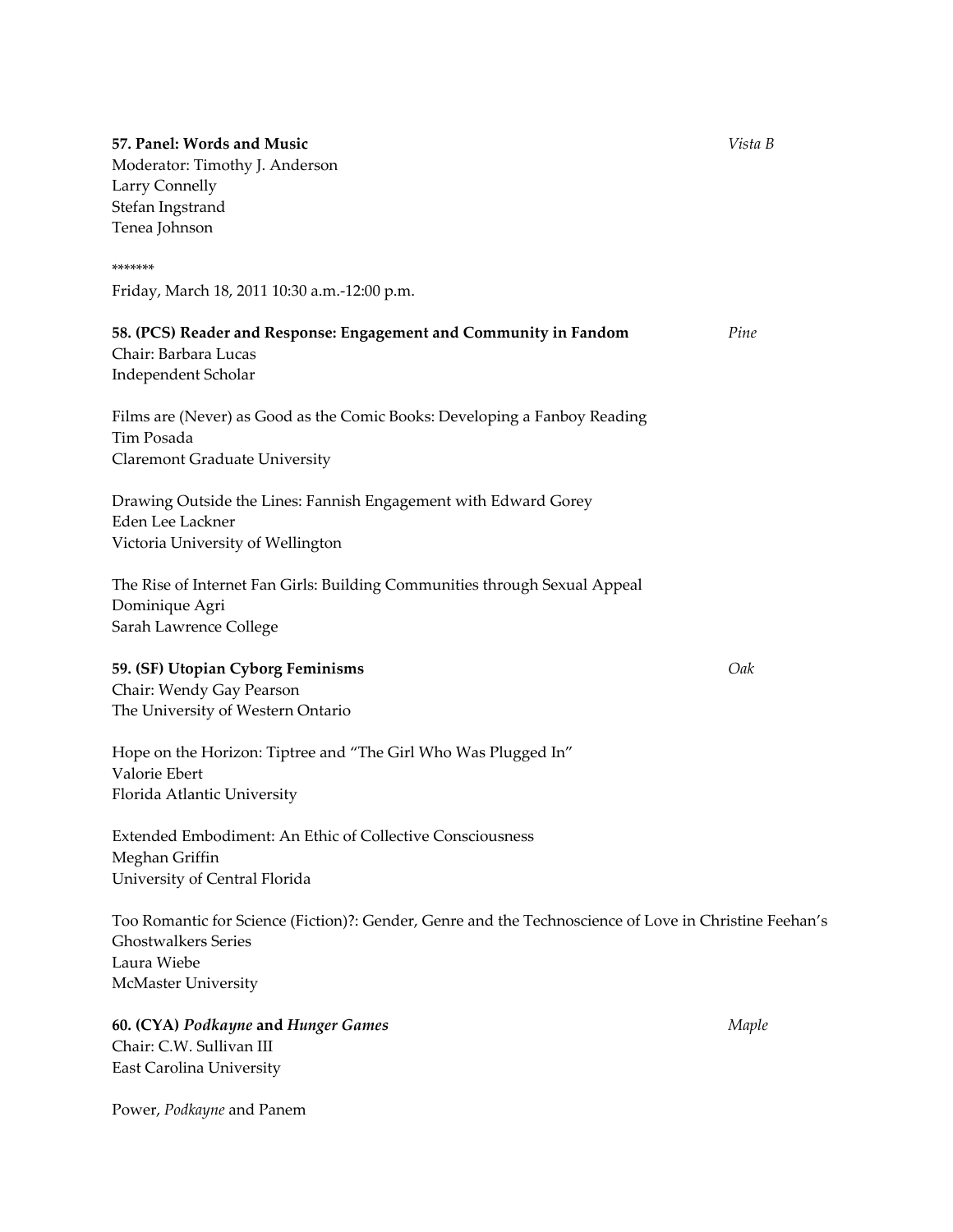Kristina Lareau Simmons College

*Podkayne*, Panem, and the Power of Femininity Rodney DeaVault Simmons College

The Feminine Heroine and Changing Receptions of Femininity in Modern Culture Amy McDonald Simmons College

#### **61. (FTV) Tricksters and Screwballs**  *Cypress*

Chair: Ida Yoshinaga University of Hawai'i‐Manoa

Roger Rabbit vs. Harvey: The Ridiculous Trickster Rabbit in Two Hollywood Movies Katherine Fowkes High Point University

*WALL∙E*: A Sci‐Fi Screwball Garrett R. Tanner Central Michigan University

The Story Re‐Teller: The Narrator as Trickster in Tarsem's *The Cell and The Fall*, Neil Gaiman's *The Sandman*, and Lewis Carroll's *Alice in Wonderland* Novella Brooks d'Arteaga Texas Southern University

#### **62. (FTV) Heroes in the Age of Cyborg Production**  *Palm*

Chair: Matthew Thompson Brock University

Shooting Up the Master's House with the M‐60 He Issued You; or, James Cameron's *Avatar*, Herbert Marcuse's *One‐Dimensional Man*, and Escaping from Industrial Society by Means of Industrial Society Mark T. Decker Bloomsburg University

Deweaponizing Stark: Powering the Culture Hero in Favreau's *Iron Man 1 and 2* Hannah Means‐Shannon Georgian Court University

Part Consumer, Part Consumable, All Metaphor: *Robocop* in the Age of Cyborg Production Nicholas Ware University of Central Florida

## **63. (SF) Weird and Absurd Sciences** *Magnolia*

Chair: Roby Duncan California State University, Dominguez Hills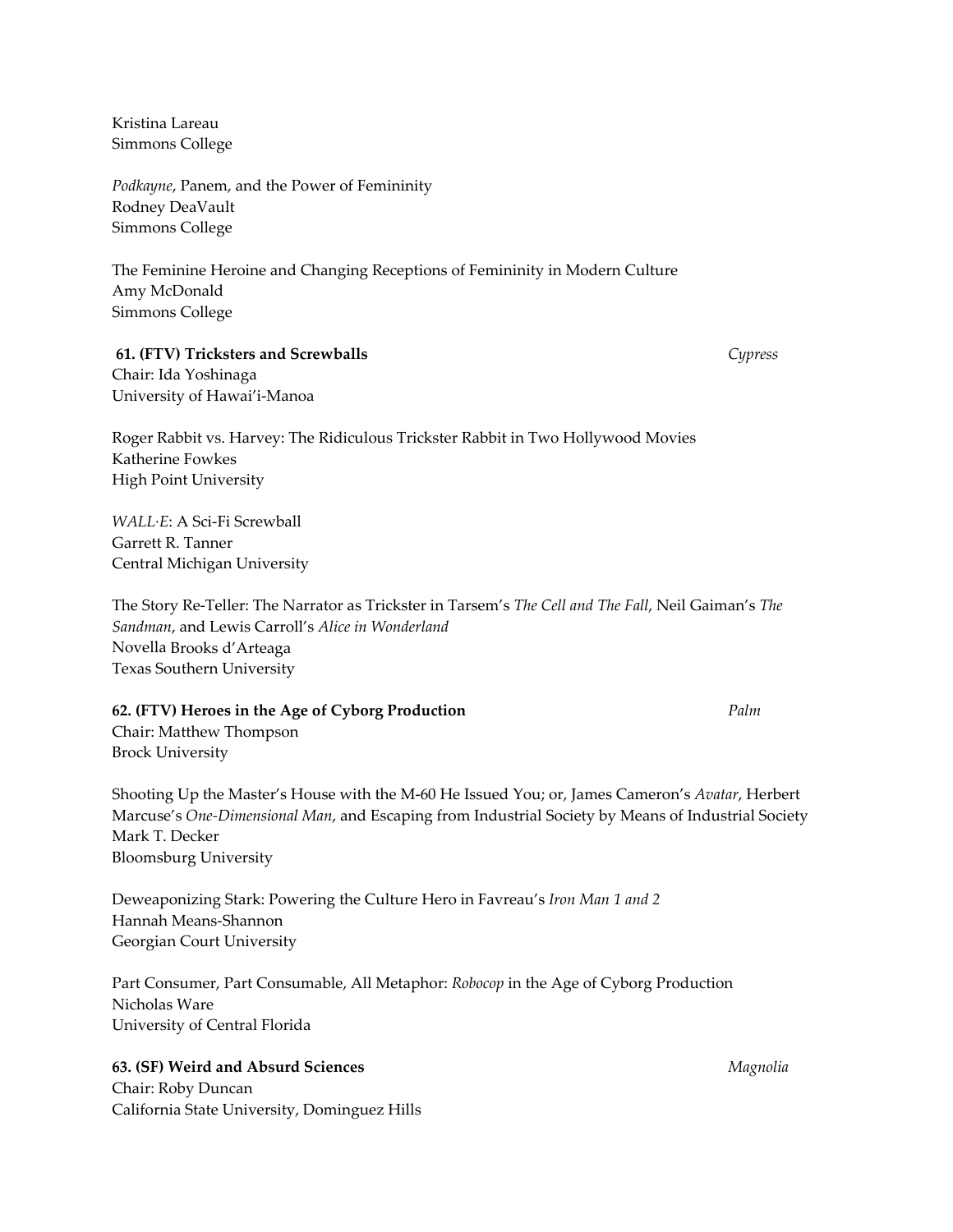| The Case of Nikola Tesla                                                                                   |           |
|------------------------------------------------------------------------------------------------------------|-----------|
| Stanley C. Kranc                                                                                           |           |
| University of South Florida                                                                                |           |
| Charles Fort's Falling Fictions                                                                            |           |
| Terry Harpold                                                                                              |           |
| University of Florida                                                                                      |           |
| The Steam-Driven Techno-Thriller: Absurdity & Omission in Paul Di Fillipo's "Victoria"                     |           |
| Stan H. Kranc                                                                                              |           |
| The Pennsylvania State University                                                                          |           |
| 64. (IF) Panel: Imagined Borders: Genre, Gender, Geography, and the Work of Cuban Writer Daína<br>Chaviano | Dogwood   |
| Sponsored with USF Special Collections                                                                     |           |
| Moderator: Robin McAllister                                                                                |           |
| Daína Chaviano                                                                                             |           |
| Julie Lirot                                                                                                |           |
| Yolanda Molina-Gavilán                                                                                     |           |
| Juan Carlos Toledano Redondo                                                                               |           |
| 65. (PCS) Panel: Mirth, Mischief, and Mystical Melodies: Music Fans and Communities                        |           |
| Moderator: Kyle Stedman                                                                                    | Captiva A |
| Cade Bourne                                                                                                |           |
| Isabella van Elferen                                                                                       |           |
| Heather Osbourne                                                                                           |           |
| Daryl Ritchot                                                                                              |           |
| Rebecca Testerman                                                                                          |           |
| 66. (CYA) Panel: How Ridiculous is Anthropomorphism?                                                       | Captiva B |
| Moderator: Amie Rose Rotruck                                                                               |           |
| Lisa Rowe Fraustino                                                                                        |           |
| John Morgenstern                                                                                           |           |
| Cat Yampell                                                                                                |           |
| Wynn Yarbrough                                                                                             |           |
| <b>67. Author Readings VIII</b>                                                                            | Vista A   |
| Host: Stacie Hanes                                                                                         |           |
| Paul Park                                                                                                  |           |
| Kit Reed                                                                                                   |           |
| Jay Lake                                                                                                   |           |
| 68. (VPA) Panel: Funny Pages, or, Why Do You Think They Call Them "Comics," Anyway?                        | Vista B   |
| Moderator: Kevin J. Maroney                                                                                |           |
| <b>Sharon Emmerichs</b>                                                                                    |           |
| Bryan D. Dietrich                                                                                          |           |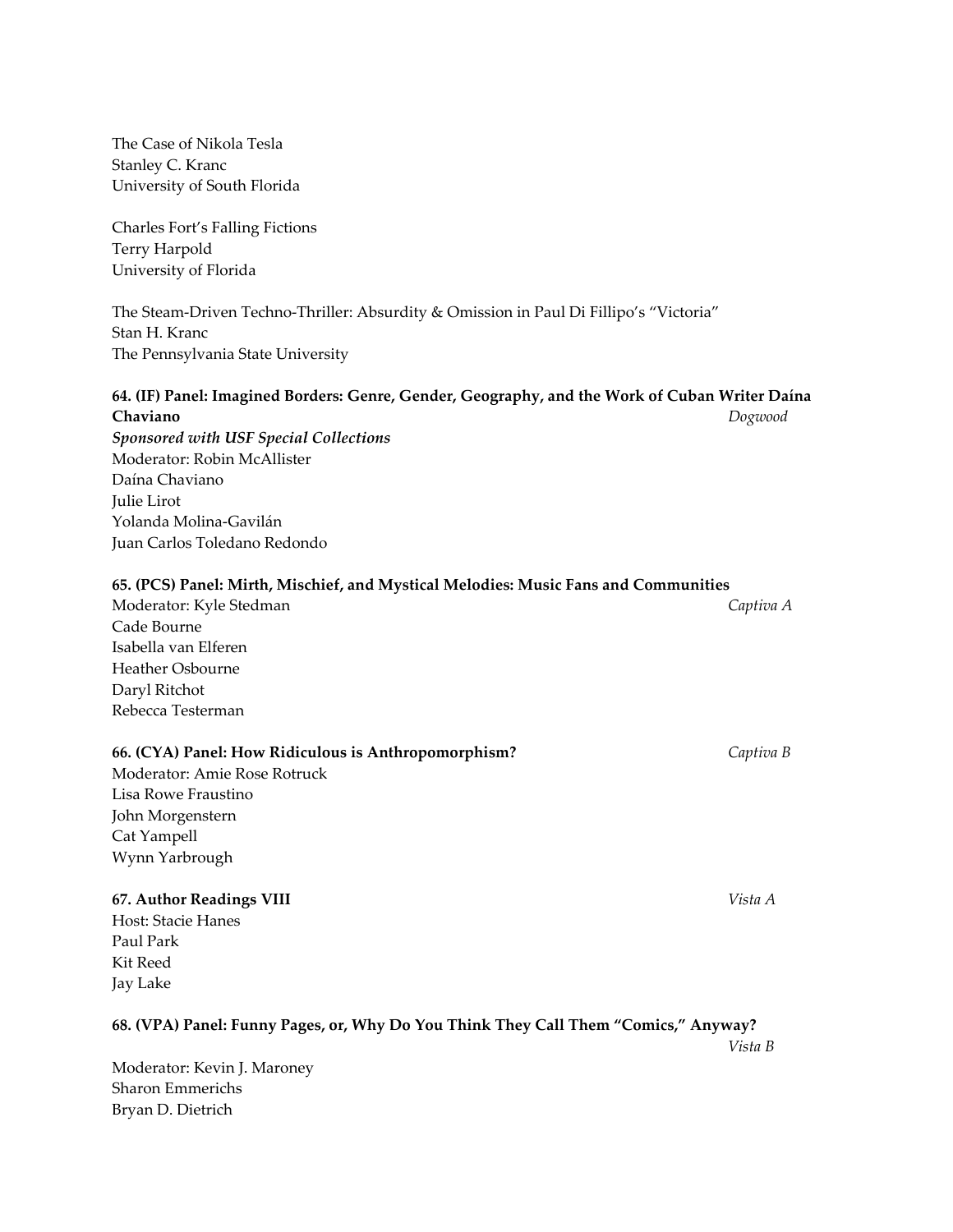| P. Andrew Miller                                                                                                                                                              |                |
|-------------------------------------------------------------------------------------------------------------------------------------------------------------------------------|----------------|
| *******                                                                                                                                                                       |                |
| Friday, March 18, 2011 12:15-2:30 p.m.                                                                                                                                        |                |
| <b>Guest Scholar Luncheon</b><br>Different and Equal Together: SF Satire in District 9<br>Andrea Hairston<br>Host: Jen Gunnels                                                | Grand Ballroom |
| *******                                                                                                                                                                       |                |
| Friday, March 18, 2011 2:45-3:45 pm.                                                                                                                                          |                |
| 69. (VPA) Fantastic Phalluses<br>Chair: Lisa Swanstrom<br>Florida Atlantic University                                                                                         | Pine           |
| Steamprops: Steampunk as Material Folk Culture<br><b>Austin Sirkin</b><br>Georgia State University                                                                            |                |
| The Veiled Phallus - Unveiled and Defrocked<br>Cris Hassold<br>New College of Florida                                                                                         |                |
| 70. Panel: Steve Donaldson in Conversation with Steve Erikson<br>Moderator: W.A. Senior                                                                                       | Oak            |
| 71. (CYA) Visualizing the Ridiculous<br>Chair: Tracy (May) Stone<br>University of Louisiana at Lafayette                                                                      | Maple          |
| Spatial Setups: Delivering Humor through Contrasts in Scale in the Picturebook Worlds of David<br>Macaulay and David Wiesner<br>Betsy A. Stefany<br><b>Hollins University</b> |                |
| No Pants Required: Animals with Clothing in Children's Picture Book Illustration<br>Kate Goddard<br><b>Hollins University</b>                                                 |                |
| 72. (CYA) Jewish Tradition and Influences<br>Chair: Nadine Cooper-Kohn<br><b>Hollins University</b>                                                                           | Cypress        |
| Fools of Chelm and Jewish Tradition: Stories for Children?<br>Faye Ringel                                                                                                     |                |

Bernadette Bosky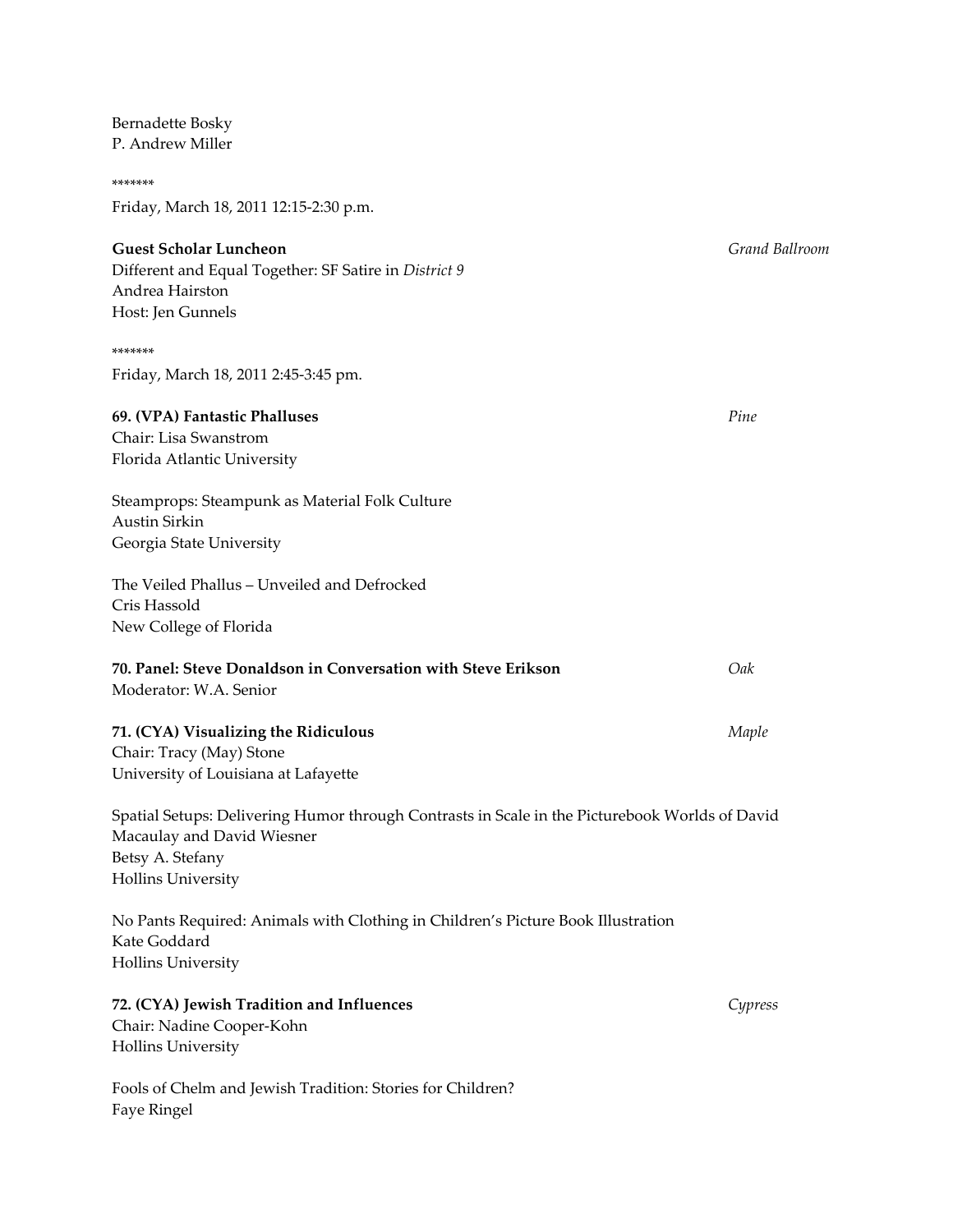U.S. Coast Guard Academy (Emeritus)

From Ridicule to Recognition in Maurice Sendak's *Pincus and the Pig* Leslie Tannenbaum Ohio State University

## **73. (SF) Race and Science Fiction** *Palm*

Chair: David M. Higgins Indiana University

Andrea Hairston's *Redwood & Wildfire*: Conjuring Impossibility Specialists Monty Vierra Karkonosze State School of Higher Education in Jelenia Góra

Racial Breaks confronting Spirit Assault: Indigenous Futurism and Andrea Hairston's Seminole Performative Characters, Jeff Barnaby's *File Under Miscellaneous* and Lisa Jackson's *Savage* Grace L. Dillon Portland State University

## **74. (IF) East Meets West**  *Magnolia*

*Cross‐interest with FTV* Chair: Julie Lirot Dartmouth College

Dolls in Japanese Animation: Replicating the Human Image in Science Fiction Anime Hiroko Chiba DePauw University

Multiple Heads, Arms and Limbs among the Demonic and Deadly in the Classical Literatures of India: An Examination of the Concept of Evil and Sin Lavanya Vemsani Shawnee State University

## **75. (IF) International Fantastic Film and Text I**  *Dogwood*

*Cross‐interest with FTV* Chair: Sharon Lynn Sieber Idaho State University

Harvest Dreams and Jewish Humor in the Fantastic Michael Kagan Le Moyne College

Native Aliens: Narratives of Immigration in Vandana Singh's Distances Suparno Banerjee Texas State University‐San Marcos

**76. Poetry Words and Worlds I** *Captiva A* Moderator: Judith Kerman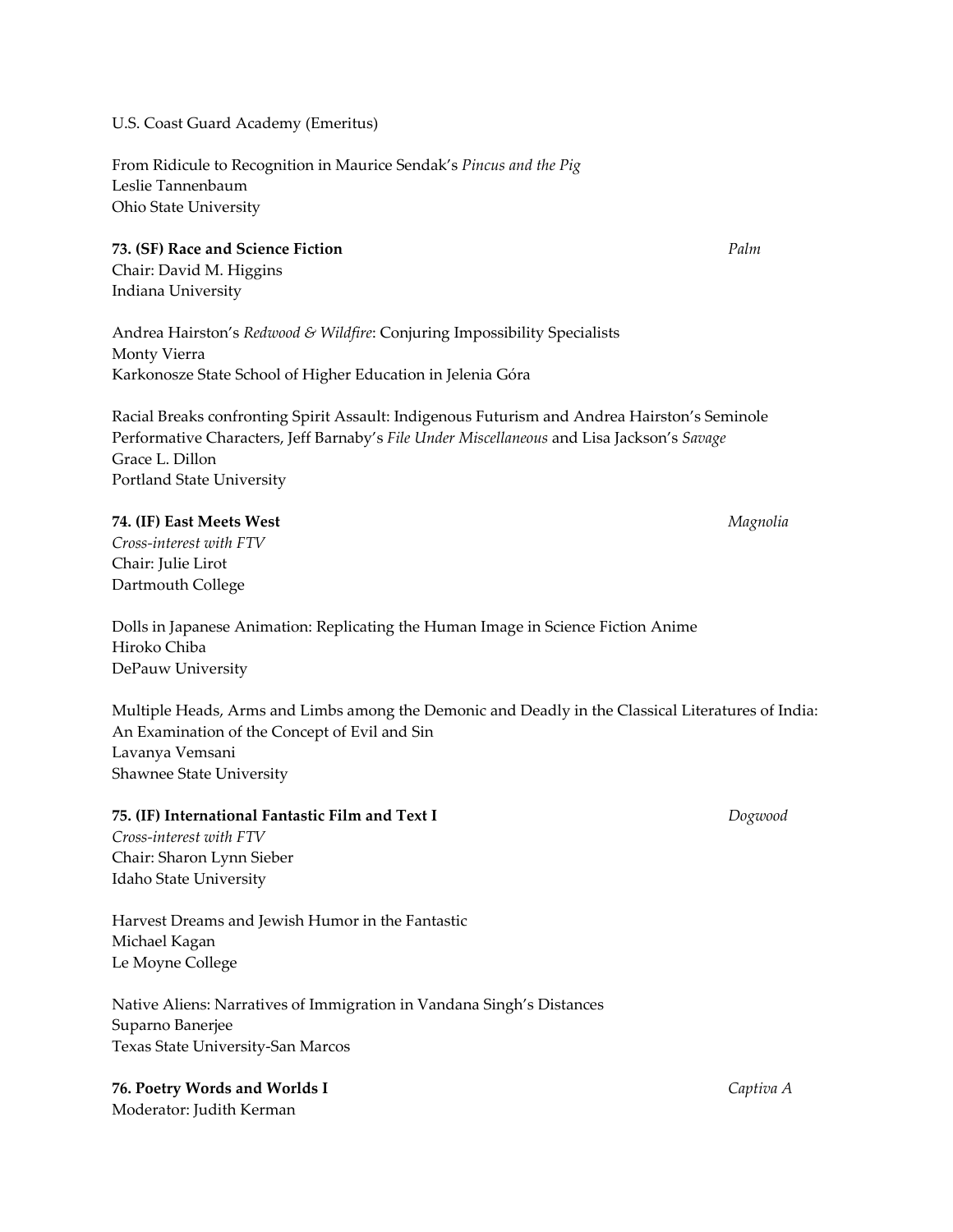| Don Riggs                                                                                 |         |
|-------------------------------------------------------------------------------------------|---------|
| David Lunde                                                                               |         |
| Donna Hooley                                                                              |         |
| Sandra Lindow                                                                             |         |
| 77. Author Readings IX                                                                    | Vista A |
| Host: Rhonda Brock-Servais                                                                |         |
| Ellen Klages                                                                              |         |
| Andy Duncan                                                                               |         |
| 78. (PCS) Roundtable                                                                      | Vista B |
| Moderator: Barbara Lucas                                                                  |         |
| Reading: Roberta Pearson, "Fandom in the Digital Era"                                     |         |
| ********                                                                                  |         |
| Friday, March 18, 2011 4:00-5:30 pm.                                                      |         |
| 79. (PCS) Wars of Culture and Consumption: Fandom Dynamics and Ideology                   | Pine    |
| Chair: Karen Hellekson                                                                    |         |
| Independent Scholar                                                                       |         |
| Sincerest Affection: Factions and War in Forever Knight Fandom                            |         |
| <b>Greer Watson</b>                                                                       |         |
| University of Toronto                                                                     |         |
| From Barad-dûr to Abu Ghraib: Tolkien's Impact on the War on Terror                       |         |
| Maize Arendsee                                                                            |         |
| Florida State University                                                                  |         |
| Comparative Study on Fandom, Anything but Problems?                                       |         |
| Irma Hirsjarvi                                                                            |         |
| University of Jyväskylä                                                                   |         |
| 80. (CYA) Crushing on Vampires and Beasts                                                 | Maple   |
| Chair: Mandy Mahaffey                                                                     |         |
| Valencia Community College                                                                |         |
| The De-fanging of the Wild in Postmodern Retellings of "Beauty and the Beast"             |         |
| Anastasia Salter                                                                          |         |
| University of Baltimore                                                                   |         |
| The Vampire Image: Romanticism and Infection in Twilight and The Coldest Girl in Coldtown |         |
| Justin Teel                                                                               |         |
| University of Alabama                                                                     |         |
| Analyzing Female Role Models in Romantic Vampire Literature for Young Adults              |         |
| Alexis Catanzarite                                                                        |         |

Gina Wisker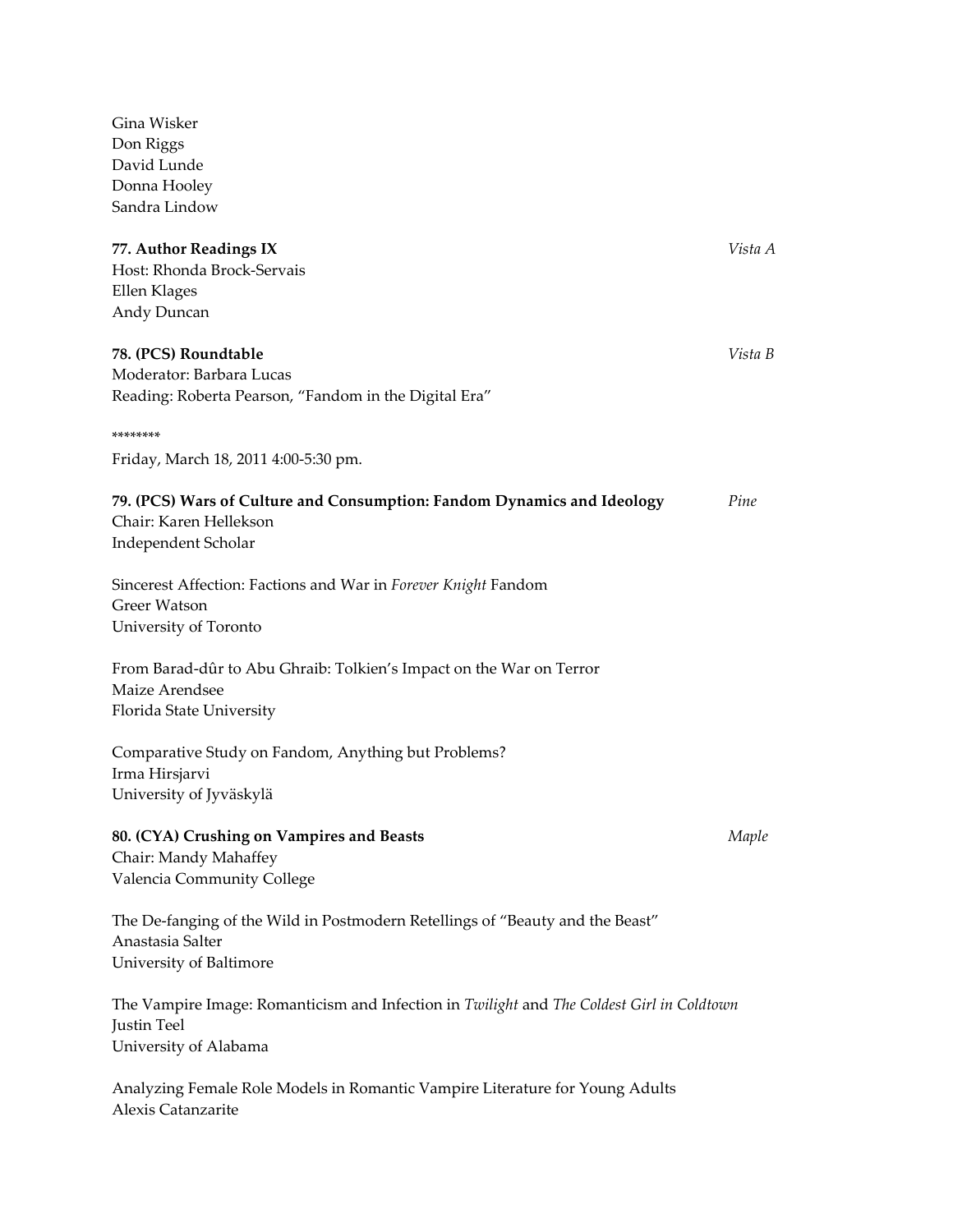High Point University

**81. (FTV) Panel: The Fantastic Absurdities of Rocky Horror** *Cypress* Moderator: Jeffrey Weinstock Katherine Fowkes Leisa Clark Dominick Grace Lori Mages Elizabeth Lundberg **82. (FTV) The End of the World As We Know It**  *Palm* Chair: Christopher Glover Long Beach City College From Humanism to Nihilism: Theorizing Pandemic Apocalypse in the Resident Evil Quadrology Sheryl Hamilton Carleton University "Hello" if You're Human: Hum/animality, Gender, and Language in *28 Days Later* Mary Long Florida Atlantic University The Future's So Funny: The Leveling Function of the Ridiculous in the American Apocalyptic Subaltern of *Idiocracy* and *Southland Tales* Ida Yoshinaga University of Hawai'i‐Manoa **83. (IF) Errant Appliances, Absurd Excess, and Inept Metaphors** *Magnolia Cross‐interest with FTV* Chair: Debbie Felton University of Massachusetts, Amherst Ridiculously Excessive: German Humor? Vibs Petersen Drake University Unusual Behavior in Household Appliances: Fantastical Furniture and Humorous Household Gadgets in International Literature and Film Sharon D. King UCLA Center for Medieval and Renaissance Studies Jorge Luis Borges' Poetics of Inept Metaphor

Robin McAllister Sacred Heart University

# **84. (F) The Laughs, Loves, and Bodies of Faerie** *Dogwood*

Chair: Agnieszka Jedrzejczyk‐Drenda Middlesex University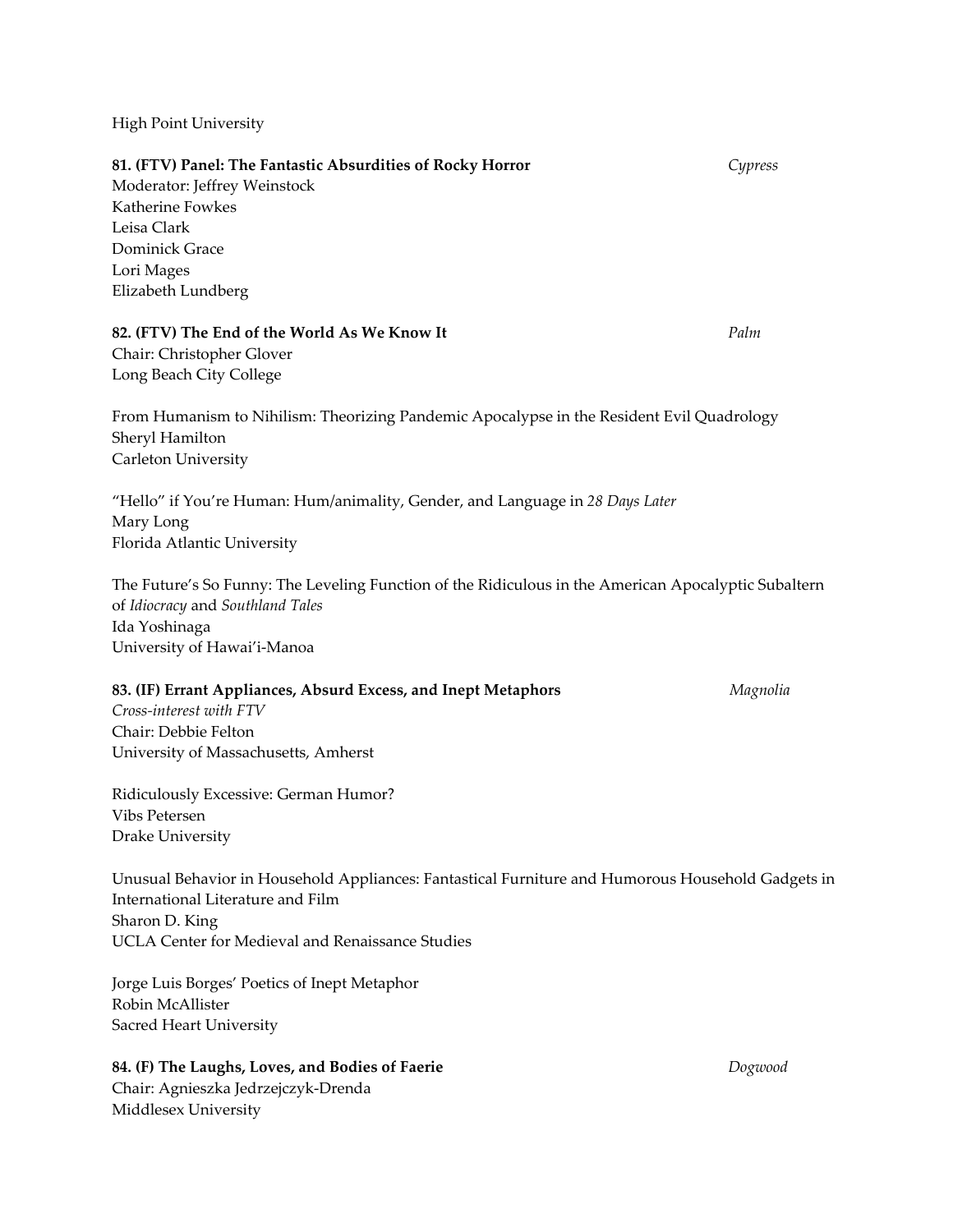Tall, Dark, and Folkloric: The Selkie in Two Contemporary Romance Novels Jessica Jernigan Central Michigan University

Enamored of an Ass: The Enchanting Incongruity of Fairy Humor Helen Pilinovsky California State University, San Bernardino

The Grotesque Body in Fairy Tales Jeana Jorgensen Indiana University

#### **85. (VPA) Video Game Narratives I**  *Captiva A*

Chair: Stefan Hall Defiance College

Worldcrafting *World of Warcraft*: Interactivity, Investment, and Authorship in MMOs Charles B. Herzek Broward College

Contemporary Narratives: The Emerging Role of "interactive fiction" in the Literary Canon Gabriel Riviere University of Wisconsin‐ Baraboo/Sauk County

Tolkien Transmediation: The Alchemy of Modern Roleplaying John Murray University of California, Santa Cruz

## **86. Panel: Terry Bisson** *Captiva B*

Moderator: F. Brett Cox Christopher Rowe Andy Duncan Edward James

#### **87. Author Readings X**  *Vista A*

Host: Rick Wilber Seth Dickinson Joe Haldeman Daína Chaviano

# **88. (H) Horrific Relationships** *Vista B*

Chair: Douglas Ford State College of Florida

Vampire Dating Guides: or, "How to Cope When Your Boyfriend Sucks" Kathy Davis Patterson Kent State University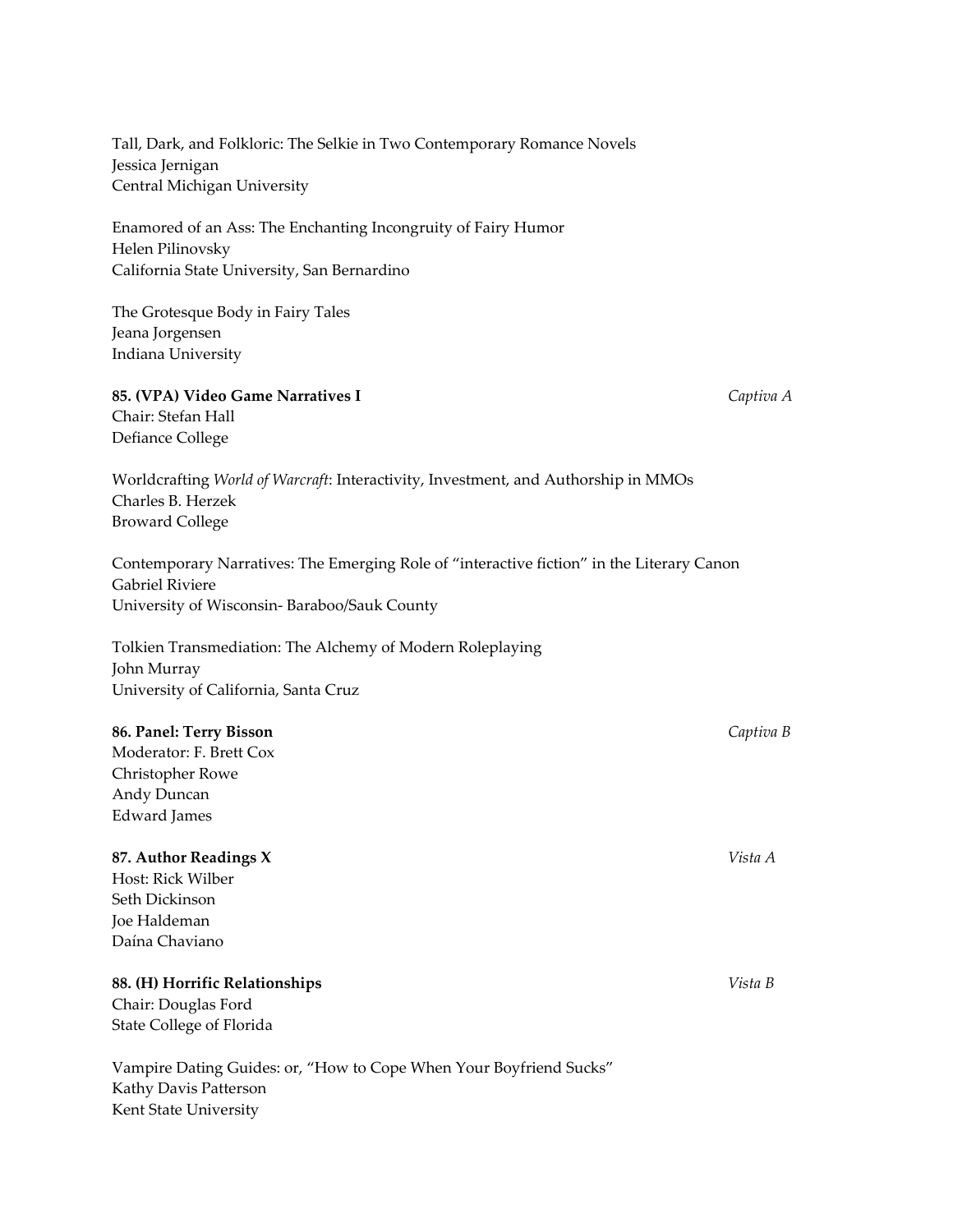| Will the real Robert Neville come out? Vampires, Queer Monstrosity, and the Ethics of Revolutionary<br>Violence in Richard Matheson's I am Legend<br>Jamil Khader<br><b>Stetson University</b>           |           |
|----------------------------------------------------------------------------------------------------------------------------------------------------------------------------------------------------------|-----------|
| Masculinity and the Cuckold Revenge Fantasy in Joe Hill's Horns<br>Matthew Masucci<br>State College of Florida                                                                                           |           |
| *******                                                                                                                                                                                                  |           |
| Friday, March 18, 2011 5:30-6:30 p.m.<br><b>Student Caucus Meeting</b>                                                                                                                                   | Captiva A |
| Friday, March 18, 2011 5:30-7:00 p.m.<br><b>Tolkien Readers' Theatre</b>                                                                                                                                 | The Cove  |
| Friday, March 18, 2011 6:45-8:00 p.m.<br><b>Lord Ruthven Assembly</b>                                                                                                                                    | Captiva B |
| Friday, March 18, 2011 8:30-9:30 p.m.<br><b>Guest of Honor Event</b><br>TVA Baby – The Postextual Southern Gothic as Hyper Narrative with Genre Centricities<br><b>Terry Bisson</b><br>Host: Andy Duncan | Capri     |
| Friday, March 18, 2011 9:30-10:30 p.m.<br><b>Dramatized Reading</b><br>Redwood and Wildfire<br>Andrea Hairston<br>Musical accompaniment by Pan Morigan                                                   | Capri     |
| Friday March 18, 2011 10:30 p.m.-12:00 a.m.<br><b>Smut and Nothing But</b><br>Host: Jennifer Stevenson                                                                                                   | Cypress   |
| *******<br>Saturday March 19, 2011 8:30-10:00 a.m.                                                                                                                                                       |           |
| 89. (H) Death, Decay, and Zombies<br>Chair: Michelle Lattanzio<br>Independent Scholar                                                                                                                    | Pine      |
| The Rotting Dead and Other Literary Matter that Teems<br>Jesse James Stommel<br>Georgia Institute of Technology                                                                                          |           |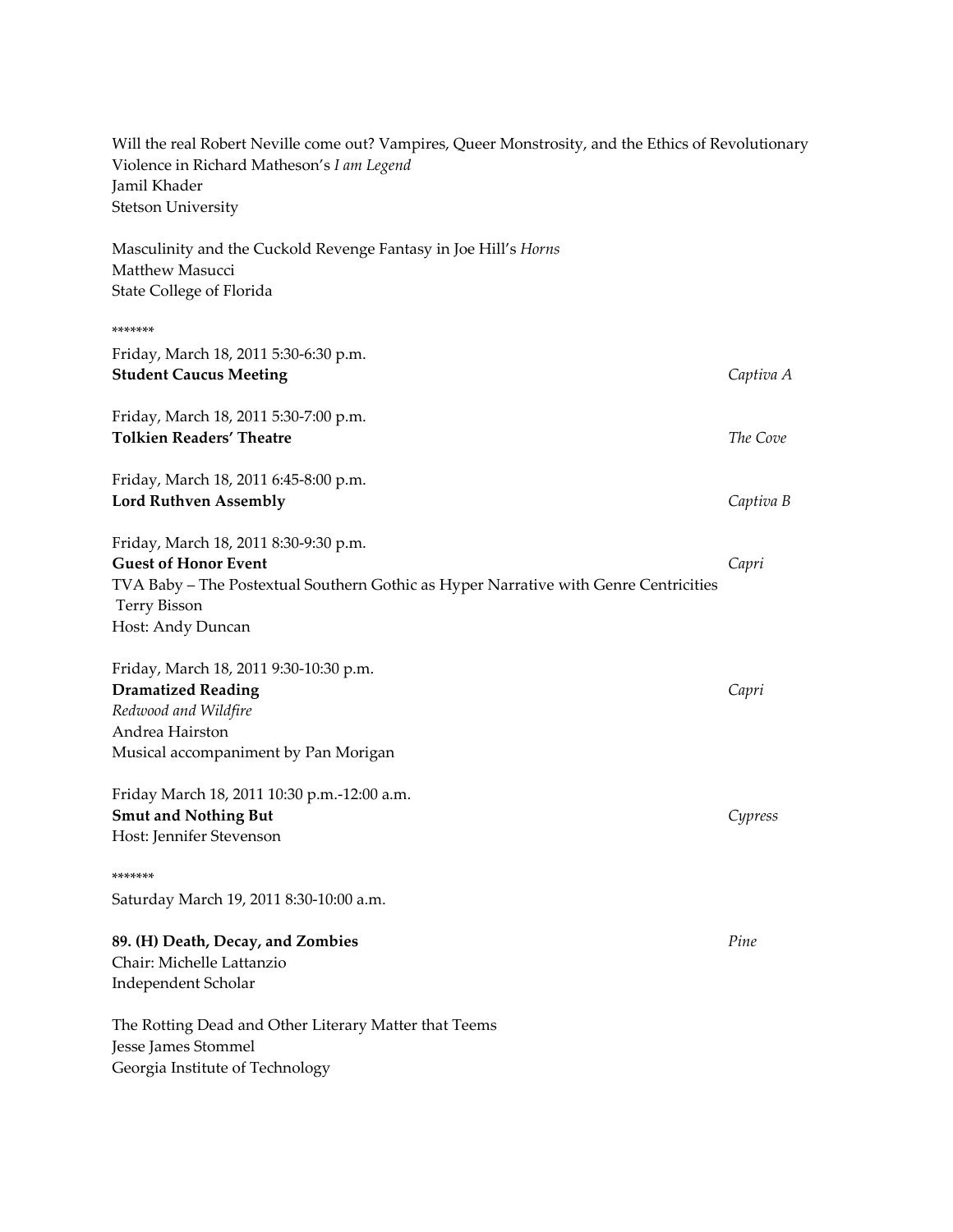The Politics of Zombie Love: Subversion, Self Actualization and Erotic Zombies in S.G. Browne's *Breathers* Franc Auld University of Wisconsin‐ Baraboo/Sauk County

Zombie Fetish: The New *Memento Mori* Keith Eubanks II Central Arizona College

**90. (SF) Language, Space, and Empire in Connie Willis and Ursula K. Le Guin**  *Oak* Chair: Ann F. Howey Brock University

Prawning the Universe: Exonyms as a Tool for Ridicule in Selected Works of Fantastic Colonialism Manda Brownrigg MacEwan University

Borderlands, Badlands and Utopias: Interstices, No‐Places and their Inhabitants in the Fiction of Ursula K. Le Guin Tracie Welser Polk State College

Towards a Cosmopolitan Science Fiction David M. Higgins Indiana University

**91. (CYA) Re‐imagining the Ridiculous: Fantastical Metamorphoses of Space, Genre and Agency in Children's Visual Culture**  *Maple* Chair: Michael Levy University of Wisconsin‐Stout

Transformations from Monstrous to Ridiculous: Dinosaurs as Agents of Power in Children's Visual **Culture** Farran Norris Illinois State University

Navigating the Ridiculous: Baum's Oz Maps as an Alternative Mode of Discourse Amy Hicks Illinois State University

The Adaptable Alice: Re‐appropriating the Ridiculous in Tim Burton's *Alice in Wonderland* Meghann Meeusen Illinois State University

# **92. (F) (Un)knowable Cities, Wise Fools, and Vance's Storytelling**  *Cypress* Chair: Elizabeth Whittingham

The College at Brockport ‐ SUNY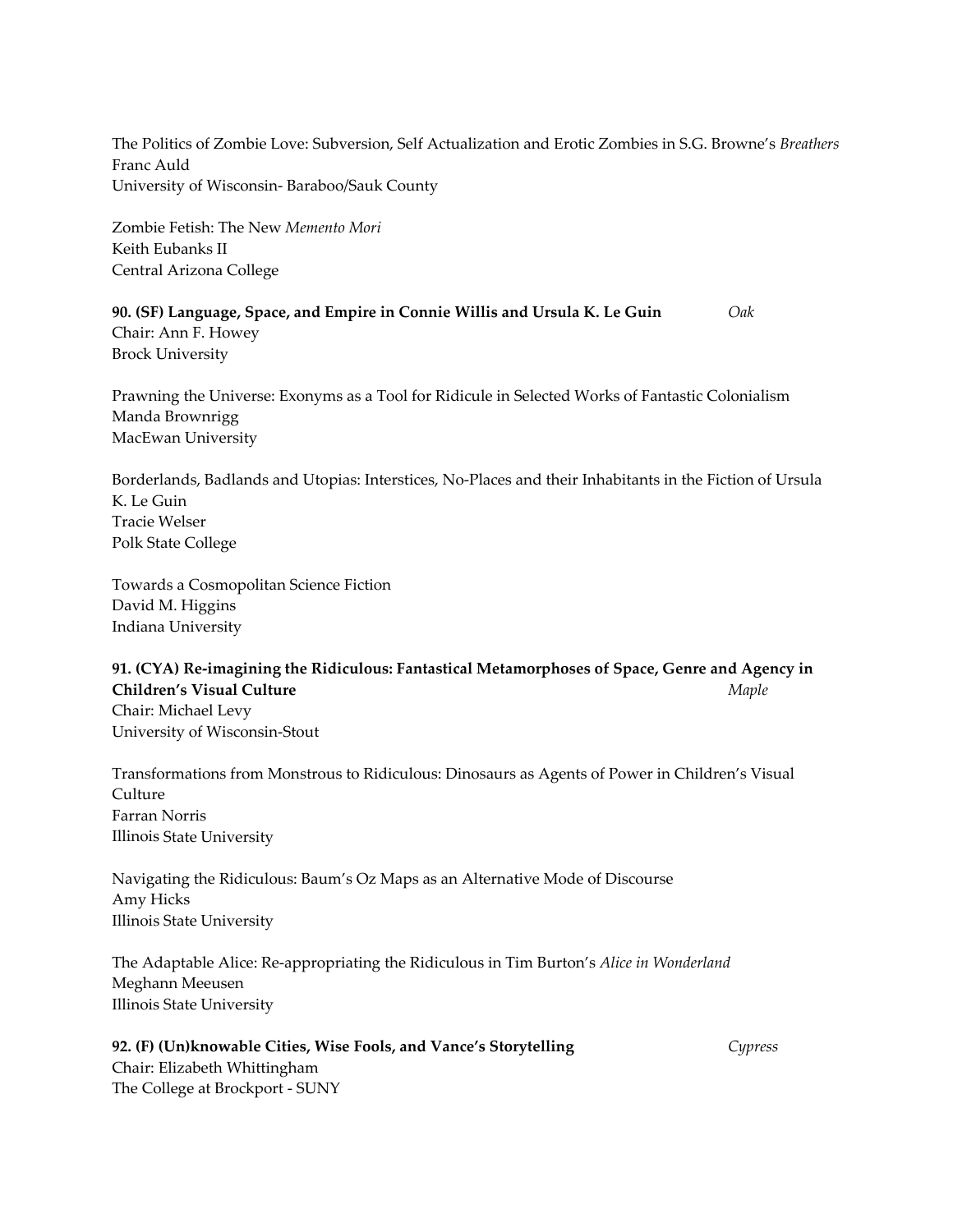Knowing Urban Space in *Palimpsest* and *The City & The City* Siobhan Carroll University of Delaware

The Wise Fool in Contemporary Fantasy Christine Mains University of Calgary

Murdering the Sublime: Jack Vance's *Dying Earth* Mika Loponen University of Helsinki

# **93. (SF) Satire and Parody in Science Fiction**  *Palm*

Chair: Terry Harpold University of Florida

Variations of Parody: Comic Revisions of Kipling, Haggard, and the Tarzan and Sherlock Holmes Myths by Philip Jose Farmer and Gene Wolfe Edgar L. Chapman Bradley University

The Grotesque in Satiric Apocalyptic Science Fiction Allan Weiss York University

Laughing All the Way to the Organ Bank: *Never Let Me Go* as Swiftian Satire Maura Heaphy The Ohio State University

# **94. (F) Re‐visiting 19th Century Fantasists**  *Magnolia*

Chair: Patricia Harkins‐Pierre University of the Virgin Islands

Romantic and Familiar: Realism and Fantasy in Dickens's *Bleak House* Jude Wright University of South Florida

"Alice gave a little scream of laughter": Humor and Identity in Lewis Carroll's Alice Books Veronica Schanoes Queens College – CUNY

Shape‐shifters and Sexuality: Reading a Victorian Feminist against Twenty‐First Century Popular Culture Taryne Jade Taylor University of Iowa

# **95. (CYA) Location and Modernization**  *Dogwood*

Chair: Tanja Nathanael The University of Southern Mississippi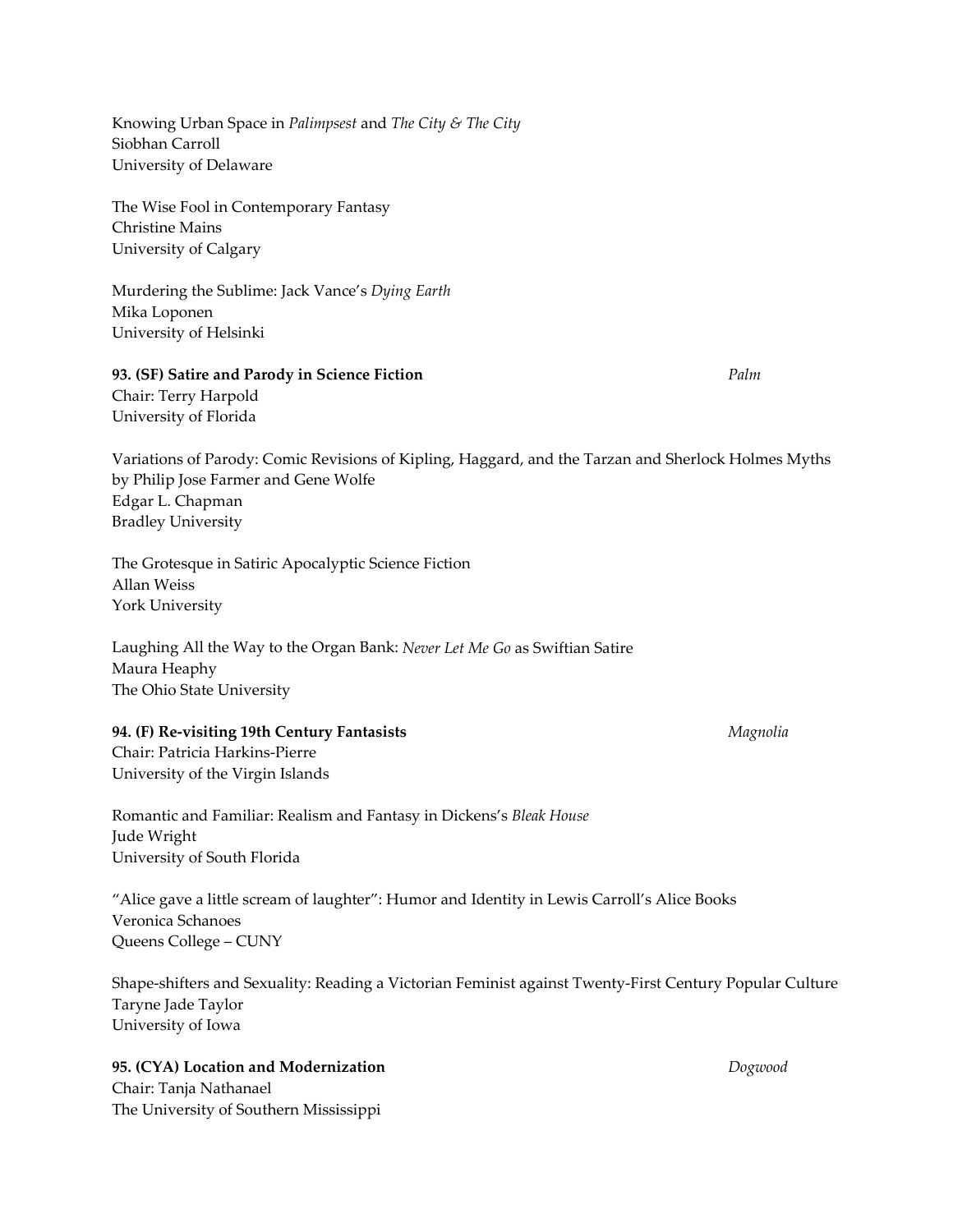The Unmaking of the Underworld: Materiality and Death in Pullman and Le Guin William A. Oram Smith College

Innocence Abroad?: The Reader's Journey Through Narnia, Lyra's Oxford, and Fillory Jennifer Miller Valparaiso University

Greek Gods Have Moved to New York – On the Mythological Modernizations in Rick Riordan's *Percy Jackson and The Olympians* Series Ewelina Nowacka University of Wrocław

#### **96. (VPA) Panel: Writing for Stage and Screen**  *Captiva B*

Moderator: Sydney Duncan Jeanne Beckwith Lokke Heiss Robert Hursey Timothy J. Anderson Andrea Hairston Jen Gunnels

#### **97. Author Readings XI**  *Vista A*

Host: Jim Casey Patricia McKillip Rick Wilber Andy Miller

#### \*\*\*\*\*\*\*

Saturday March 19, 2011 10:30‐12:00 p.m.

# **98. (VPA) Video Game Narratives II**  *Pine*

Chair: Marc Petersen East Carolina University

Beyond the Novelesque: The World of *Riven* Mark Biswas University of California, Riverside

Dante's Crusade Through Hell: *Dante's Inferno* as the Interactive Media Experience of Alighieri's *Inferno* Joseph Brooks de Vita Texas Southern University

The Digital Cimmerian Stefan Hall Defiance College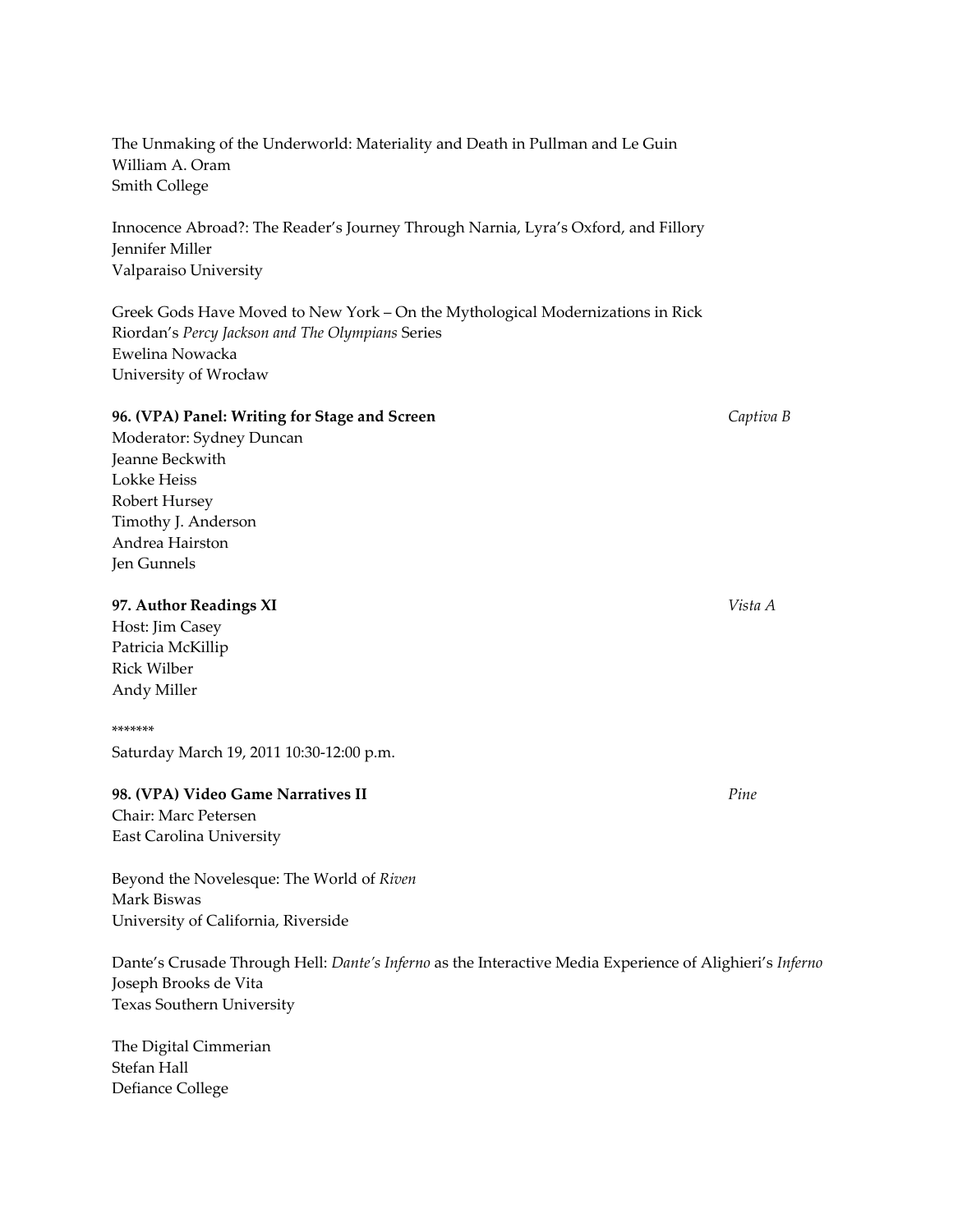**99. (CYA) Panel: "When you drop them, they tend to bounce": Childhood Imagination & the Absurd in Film**  *Maple* Moderator: Amie Rose Rotruck Kenneth Kidd Alaine Martaus Bridgid Shannon

#### **100. (FTV) Intertexts**  *Cypress*

Chair: Jeffrey Weinstock Central Michigan University

"Dear Agent Scully" ‐ *Mystery Science Theater 3000* and the Sci‐Fi‐ing of Narratives Ora McWiliams and Joshua Richardson University of Kansas

A Poe within a Poe: *Inception*'s Arabesque Homage Dennis Perry Brigham Young University

Absurdity and Intertextuality: *Psych* meets *Twin Peaks* Patricia Williamson Central Michigan University

#### **101. (SF) SF Classics: Stapledon and Asimov**  *Palm*

Chair: Andrew Ferguson University of Virginia

The Parabolic Entanglement of Olaf Stapledon's *Sirius* and Mary Shelley's *Frankenstein* John Rieder University of Hawai'i

"I Love my Other Dear, my Strange Darling": The "Strange," "Frightening," but "Exquisite" Union of Humans and Non‐Humans in Olaf Stapledon's *Sirius* Amanda Rose Graveline Brock University

Foiling the Fools: Isaac Asimov's Mule and the Music of Clowns John M. Bentley Bowling Green State University

# **102. (H) The Bizarre, the Subversive and the Other**  *Magnolia*

Chair: Nenad Jakovljevic University of Wisconsin‐ Baraboo/Sauk County

Slayer as Monster in *Blood +* and *Buffy the Vampire Slayer* Margaret Carter Independent Scholar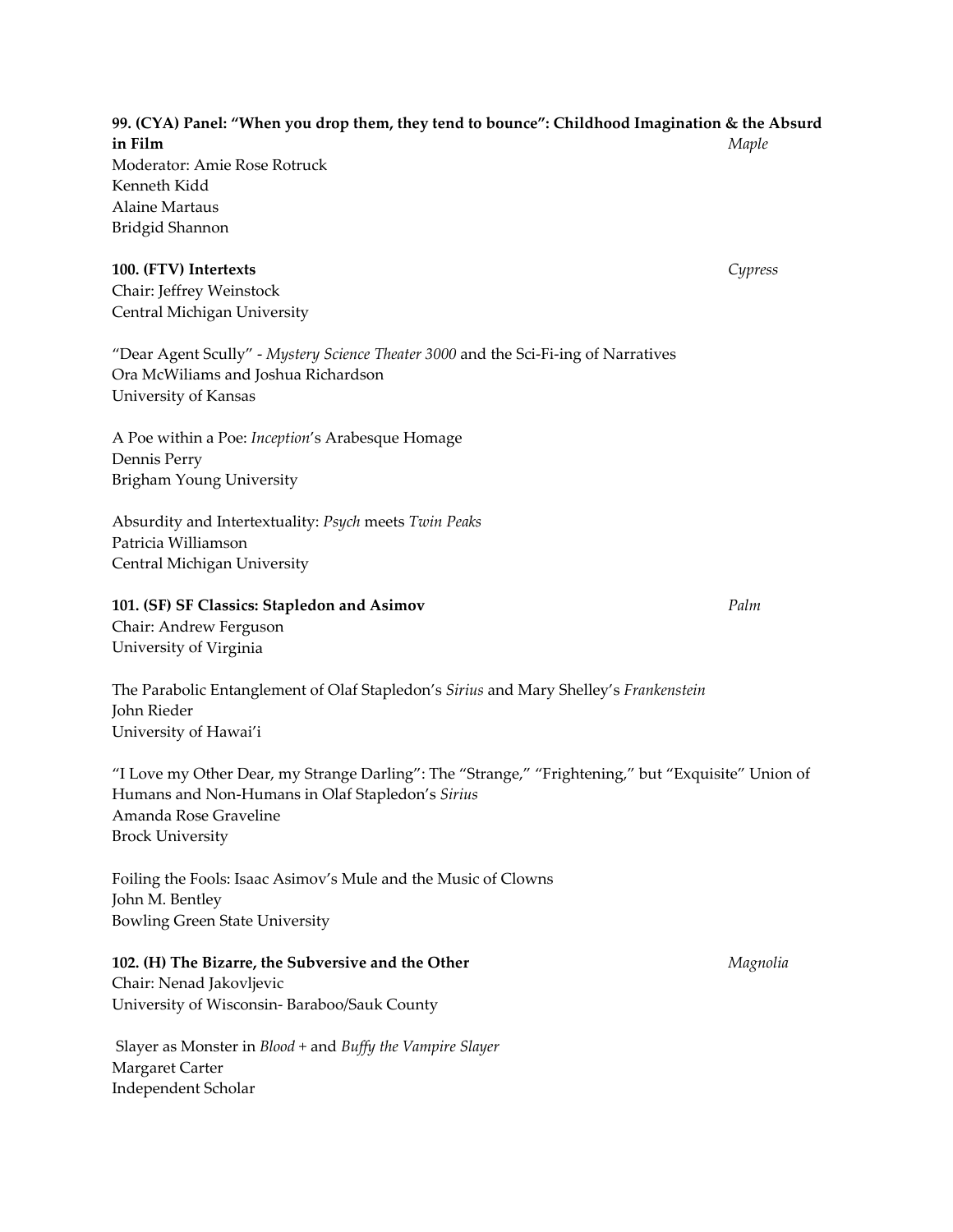Black Female Commentary and the Ridiculous in *Dracula* Lynnette James University of Southern Maine

"What the Fuck is Wrong with You?": Carlton Mellick III's Subversion of Slasher Tropes in *Apeshit* Douglas Ford State College of Florida

**103. (F) Names, Songs, and Language in the Works of J. R. R. Tolkien**  *Dogwood* Chair: W.A. Senior Broward College

From Honor to Ridicule to Fame to Shame: The Naming and Renaming of Tolkien's *Turin Son of Hurin* Marie Nelson University of Florida

Middle Earth in the Central Country: Reading *The Lord of the Rings* in Chinese Eric Reinders Emory University

"A Matter of Song": The Role of Music and Song in Tolkien's Legendarium Elizabeth Whittingham The College at Brockport ‐ SUNY

#### **104. (PCS) Creative Differences: Tensions Between Creators and Consumers in Fannish Communities**

 *Captiva A*

Chair: Lisa Macklem Southwestern Law School

Revisiting Representation: A Retrospective Analysis of Fan Reactions to Depictions of Fandom on *Supernatural* Breanne Armstrong The University of Western Ontario

Fandom Kerfuffles as Expressions of Agency Karen Hellekson Independent Scholar

From Creator to Character: When Fans Fictionalize Authors Casey Wilson University of Florida

# **105. Panel: Teaching Genre: SF, Fantasy and Horror**  *Captiva B*

Moderator: Maura Heaphy Leslie Tannenbaum Donna Ross Hooley Rhonda Brock‐Servais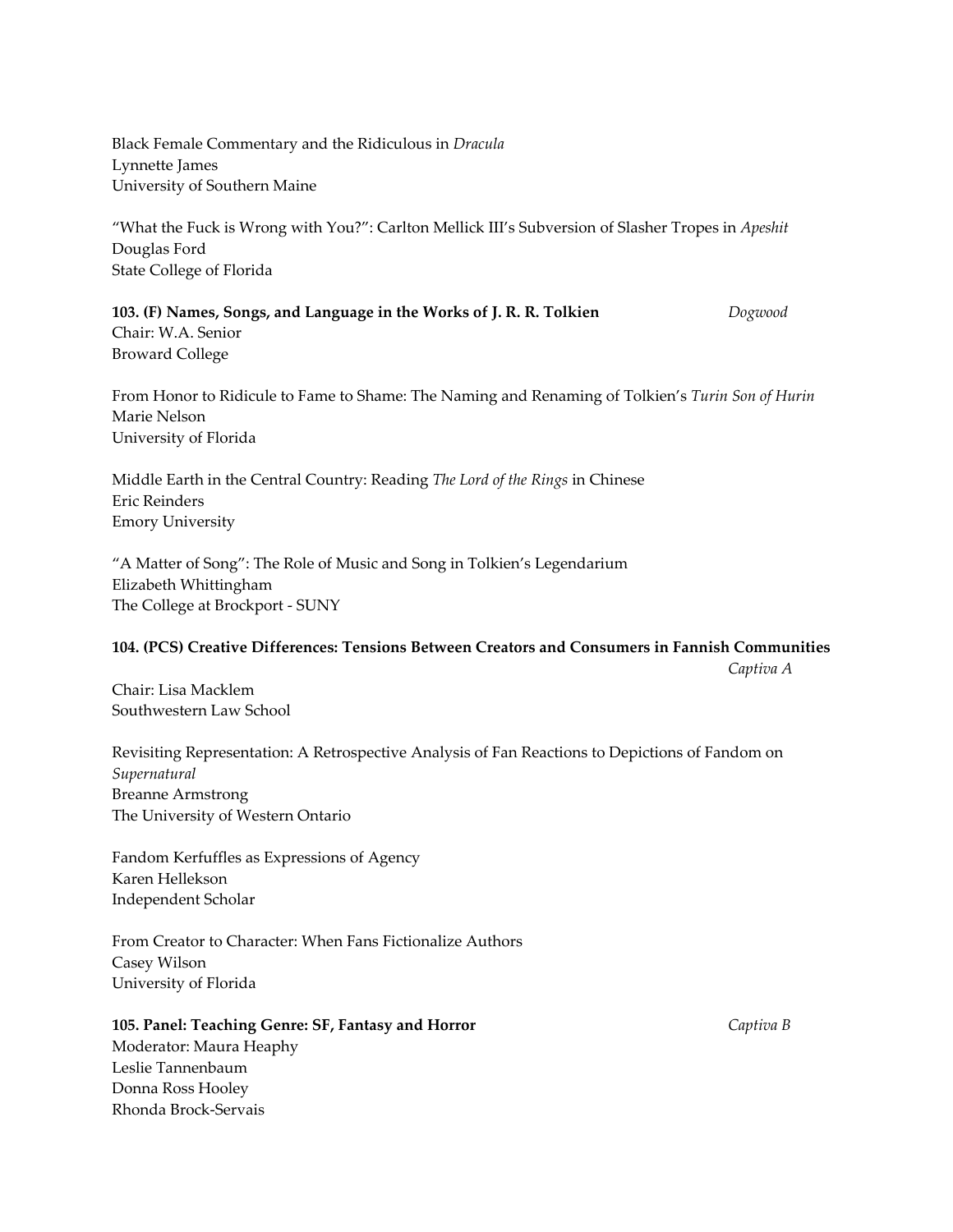Don Riggs Ida Yoshinaga

#### **106. Author Readings XII**  *Vista A*

Host: Sydney Duncan Jeffrey A. Ford Richard Butner Connie Willis

#### **107. Poetry Words and Worlds II** *Vista B*

Moderator: David Lunde Judith Kerman Matt Schumacher Bryan D. Dietrich Marge Simon Marilyn Jurich Patricia Harkins‐Pierre Bruce Boston Lorraine Schein

#### \*\*\*\*\*\*\*

Saturday March 19, 2011 12:00‐12:15 p.m. *Locus* **Photograph** *Poolside*

Lunch Break 12:15‐2:00 p.m.

#### \*\*\*\*\*\*\*

Saturday March 19, 2011 2:00‐3:30 p.m.

# **108. (IF) International Fantastic Film and Text II** *Pine*

*Cross‐interest with FTV* Chair: Sharon D. King UCLA Centre for Medieval and Renaissance Studies

The Contradictory Notion of Aliens in Postmodern Narration: Rivera's *Sleep Dealer*, Najera's *Pain of the Macho* and Blanco's *Planet 51* Alfonso Arteaga Texas Southern University

Magical Realism and Verisimilitude in Film and Narrative Sharon Lynn Sieber Idaho State University

Free(d) Bodies: Reconceptions of Gender and Gender‐roles in Liliana Bodoc and Daína Chaviano Julie Lirot Dartmouth College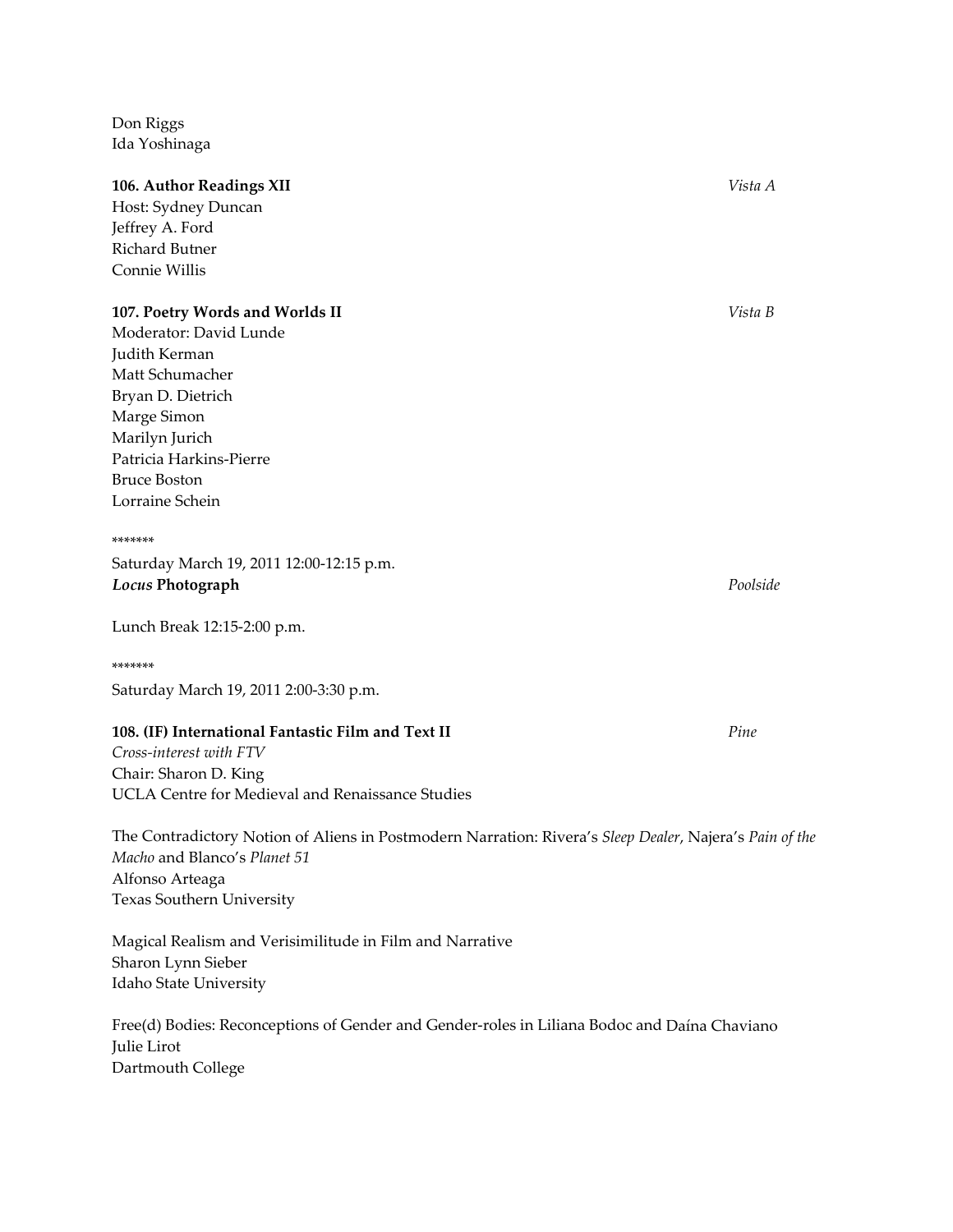## **109. Panel: Playing the Fantastic in Shakespeare** *Oak*

Moderator: Jim Casey Connie Willis Kevin Crawford Marc Petersen Sharon Emmerichs

#### **110. (CYA) Colonialism and Children's Fantasy**  *Maple*

Chair: René Fleischbein The University of Southern Mississippi

The Unravelling Skein of Genocide: Frances Hardinge's *Gullstruck Island* and the Language of the Ridiculous Farah Mendlesohn Middlesex University

Christopher Pearse Cranch's *The Last of the Huggermuggers*: An Early‐American Colonization Fantasy Michael Levy University of Wisconsin‐Stout

## **111. (SF) SF Research Methodologies**  *Cypress*

Chair: Monty Vierra Karkonosze State School of Higher Education in Jelenia Góra

Orwell: A Reconsideration from the 21<sup>st</sup> Century W.A. Senior Broward College

Description in Science Fiction: Four Methods, and *Red Mars* Albert Wendland Seton Hill University

Parental Influence in the Making of a Science Fiction Writer Barbara Bengels Hofstra University

#### **112. (FTV) Experimenting with Spielberg and Burton**  *Palm*

Chair: Don Riggs Drexel University

Spielberg's Scientists Andrew Gordon University of Florida

The Noble Freak and Monstrous Conformity in *Edward Scissorhands* and *The Iron Giant* Regina Hansen Boston University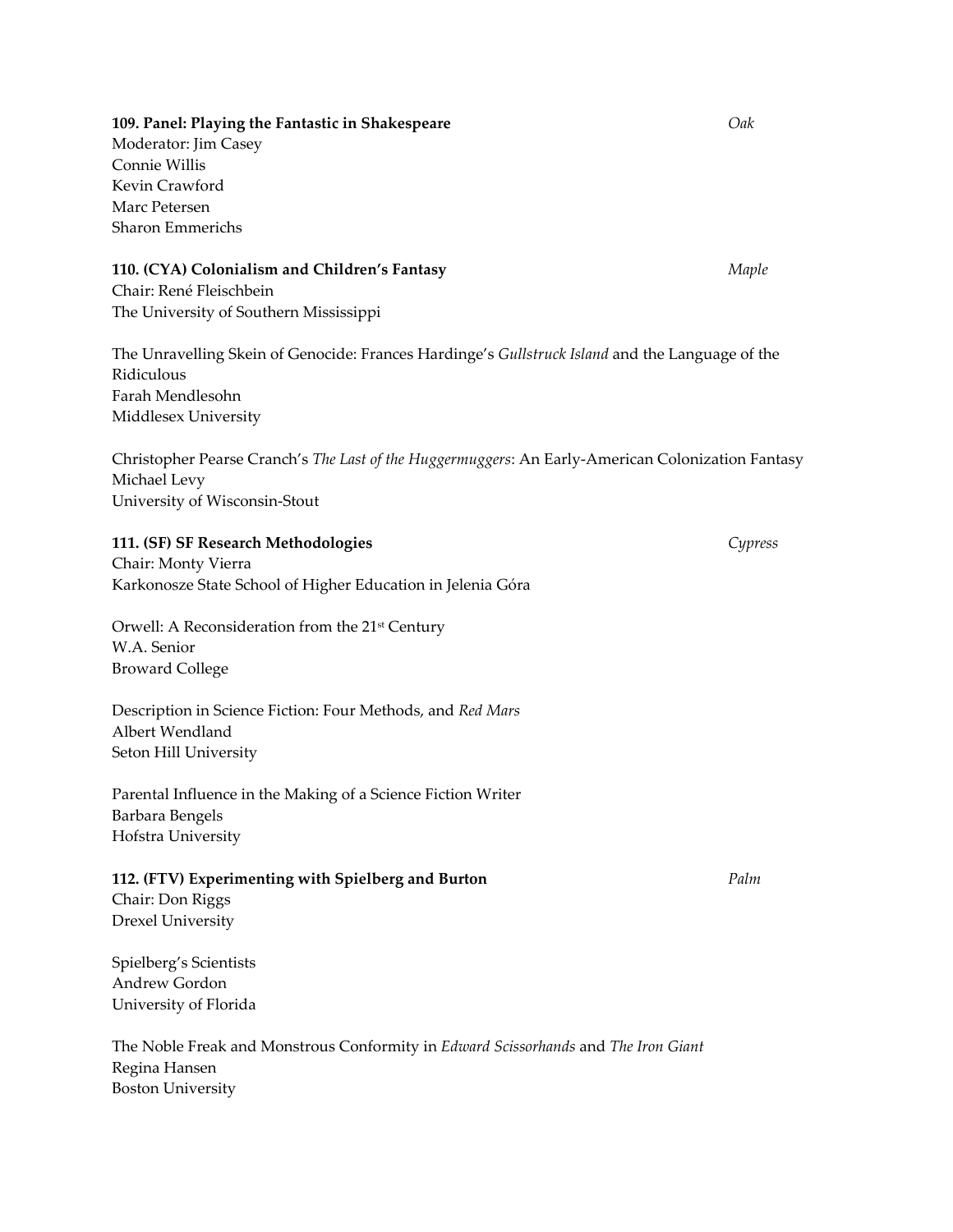| Once Upon a Time in a Tim Burton Story<br>Lori Mages                                                                                                                                        |           |
|---------------------------------------------------------------------------------------------------------------------------------------------------------------------------------------------|-----------|
| Northeastern Illinois University                                                                                                                                                            |           |
| 113. (PCS) Steampunks, NeoPagans, and FailFen: Ethnography, Economics, and Engagement in Fan<br>and Fantastical Communities<br>Chair: Eden Lee Lackner<br>Victoria University of Wellington | Magnolia  |
| "It's Not My Job to Educate You!": FailFen and Social Justice as Fandom<br>Barbara Lucas<br>Independent Scholar                                                                             |           |
| Making an Alternative Past: Steampunk and Participatory Consumerism<br>Sara Brunkhorst<br>University of North Carolina, Wilmington                                                          |           |
| Fantasy Fiction and Embodiment: An Ethnographic Study<br>Cade Bourne<br>University of California, Berkeley                                                                                  |           |
| 114. (CYA) From Harry Potter to The Hunger Games and Beyond<br>Chair: Leisa Anne Clark<br>University of South Florida                                                                       | Dogwood   |
| The Dystopic Novel and Teenage Identity<br>A. Waller Hastings<br><b>West Liberty University</b>                                                                                             |           |
| From the Boy Who Lived to the Girl Who Learned: <i>The Hunger Games</i> Trilogy and the <i>Potter</i> Series<br>Mary Pharr<br>Florida Southern College                                      |           |
| 115. (H) Victorian Horrors<br>Chair: Edd Howarth<br>Longwood University                                                                                                                     | Captiva A |
| Bodies of Horror: Illness and Dis-ease in Charlotte Brontë<br>Michelle Lattanzio<br>Independent Scholar                                                                                     |           |
|                                                                                                                                                                                             |           |

Raising the Shadow: Spiritualism and Resistance in Mrs. Henry Wood's *Dene Hollow* Curt Herr Kutztown University

A Professor of the Flesh‐Creeping School: Bram Stoker and the Lessons of Anxiety Literature Stacie Hanes Kent State University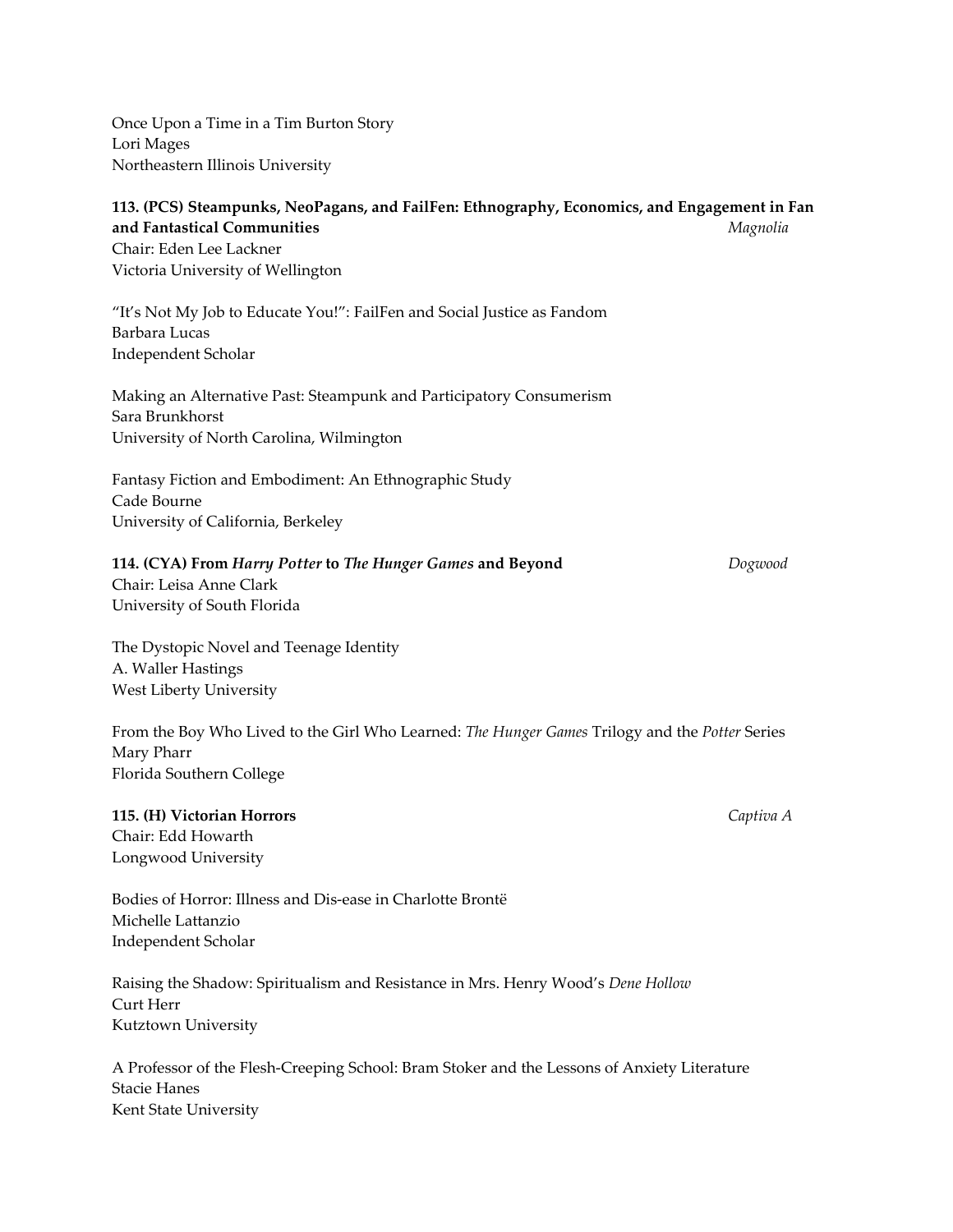# **116. (SF) Theory Roundtable**  *Captiva B*

Moderator: David M. Higgins Reading: Michael Billig, excerpt from *Laughter and Ridicule: Towards a Social Critique of Humor*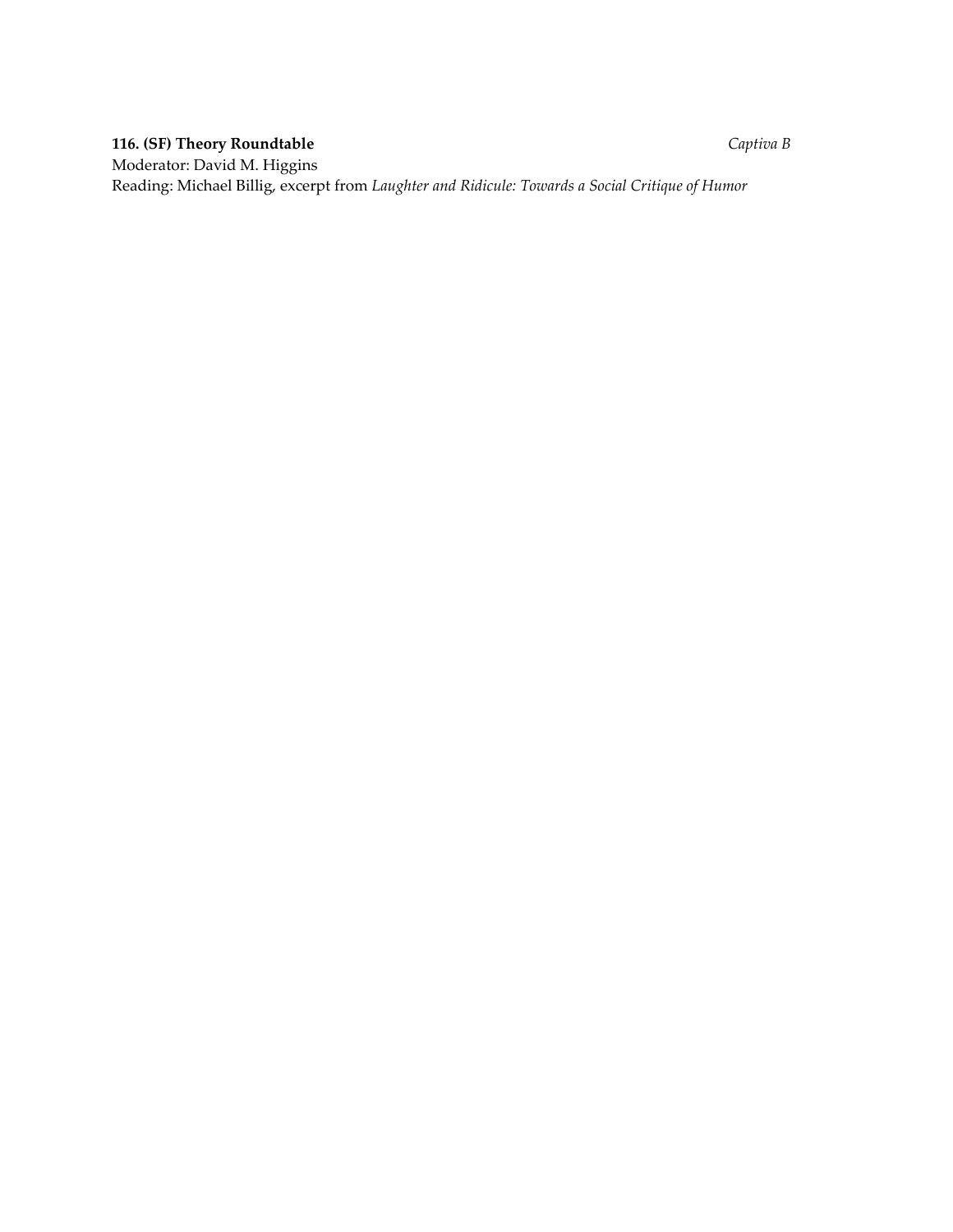# **117. Author Readings XIII**  *Vista A*

Host: Michael Smith Jack McDevitt Karen Lord Nisi Shawl

#### \*\*\*\*\*\*\*

Saturday March 19, 2011 4:00‐5:30 p.m.

## **118. (VPA) Virtual Worlds** *Pine*

Chair: Patricia Harkins‐Pierre University of the Virgin Islands

The Yevon Church in *Final Fantasy X* Eddy Bermudez St. Thomas University

Art and *Ōkami* Carissa Secord Seminole State College of Florida

The Experienced Narrative: *Yume Nikki* as Real Life Mercer Box Concetta Bommarito University of Central Florida

**119. (SF) Sexuality and Science Fiction** *Oak*

Chair: Sonia Johnson University of Iowa

Queer Slans, or How I Learned to Love the Morons: Sexuality, SF, and Kornbluth's "The Marching Morons" James Campbell University of Central Florida

Future Sex, Or Does Sex Have a Future? (Part I) Susan Knabe The University of Western Ontario

Future Sex, Or Does Sex Have a Future? (Part II) Wendy Gay Pearson The University of Western Ontario

# **120. (FTV) The Absurd Paranormal** *Maple*

Chair: David Bañuelos University of California, Riverside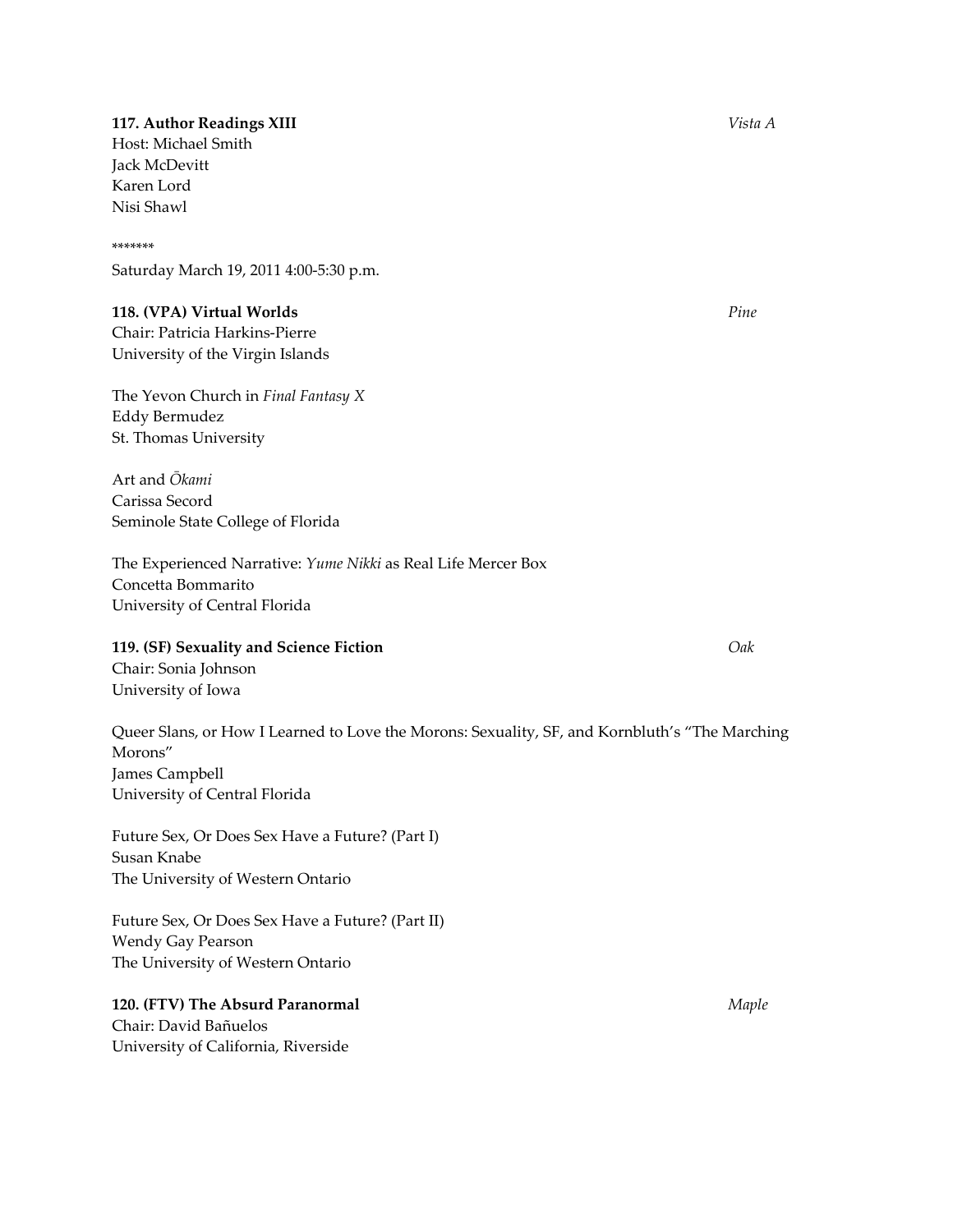| Memory and Identity: The Absurd Paranormal in Recent Québécois Cinema<br>Kester Dyer<br>Concordia University                                                         |          |
|----------------------------------------------------------------------------------------------------------------------------------------------------------------------|----------|
| Zombies, Clowns, and Pie Fights<br>Dominick Grace<br><b>Brescia University College</b>                                                                               |          |
| Shockingly Funny: Supernatural Bridges the Gap Between Horror and Humor<br>Lisa Macklem<br>Southwestern Law School                                                   |          |
| 121. (VPA/FTV) Instruments of Skin and Bone<br>Chair: Jen Gunnels<br>New York Review of Science Fiction                                                              | Cypress  |
| "Nice Girls Don't" - The Feminine Tattoo in the New Millennium<br>Kara Deadmon<br>University of North Carolina at Wilmington                                         |          |
| Salsa: The Evolution<br>Raul Edwards<br>Foundation for Modern Music                                                                                                  |          |
| Let the Straight One In: Hetero-normative Impulse in Vampire Cinema<br>Noelle Bowles<br>Kent State University                                                        |          |
| 122. (FTV) Conjure Women, Werewolves and  Blue Öyster Cult?<br>Chair: Renee Dowbnia<br>University of Florida                                                         | Palm     |
| "Last Bitch Standing": Female Werewolves as Binary Abject/Seductive Beings and How They are the Real<br>"Final Girl"<br>Sally Gage<br>University of Southern Florida |          |
| She Had Become Like They Are: Feminist Theory, the Fantastic, and Blue Öyster Cult<br>Michael Marra<br>Independent Scholar                                           |          |
| Pilate, Pirates, and Princesses: Conjure Women in American Literature and Popular Culture<br>Heather Moulton<br>Central Arizona College                              |          |
| 123. (PCS) Making Mirth and Meaning: Crackfic, Canon, and Coding<br>Chair: Daryl Ritchot<br>Simon Fraser University                                                  | Magnolia |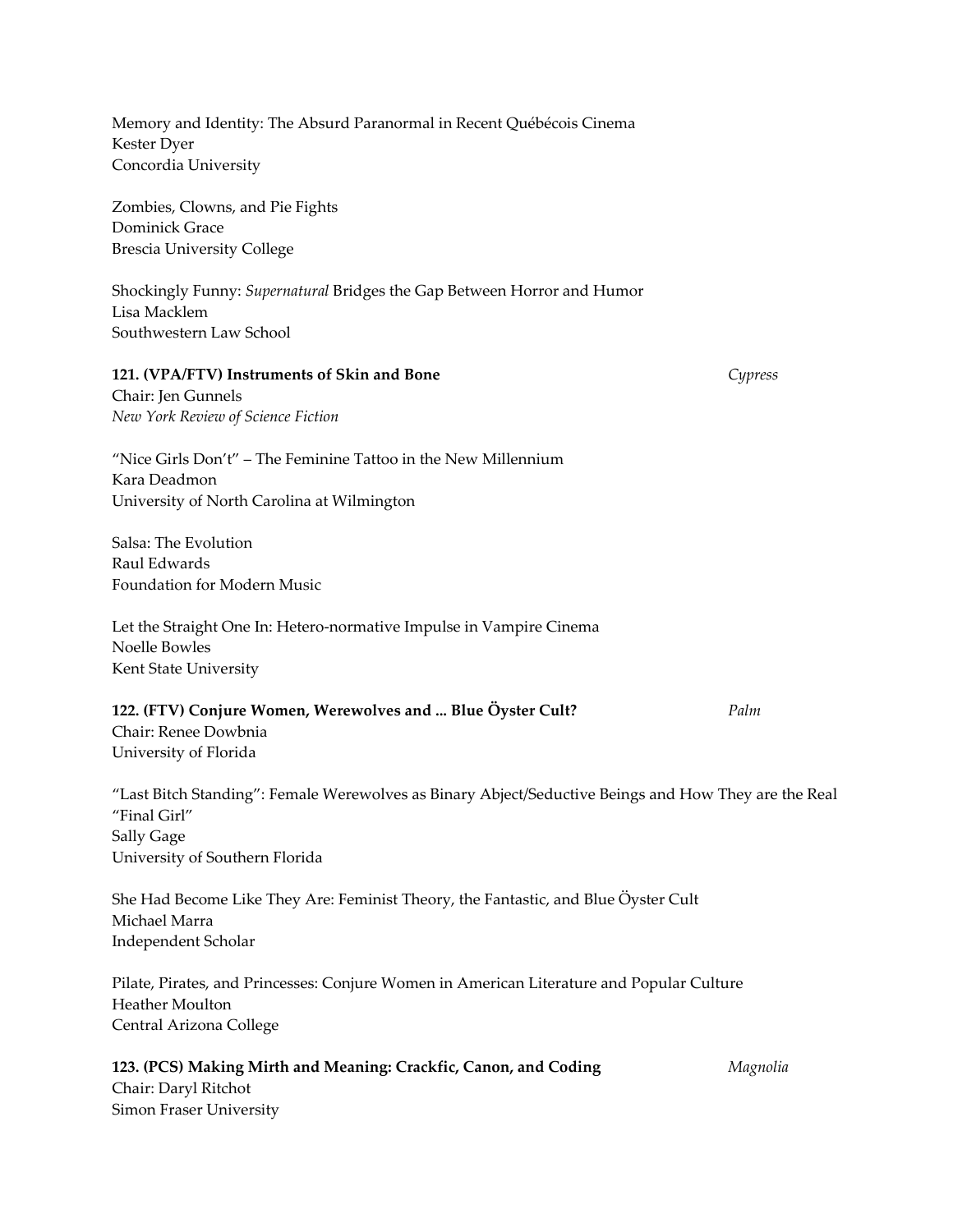Leaping Gleefully Down the Rabbit Hole: The Appeals of Ridiculous Transformations in Transformative Works Elizabeth Guzik California State University, Long Beach

Fiction as Interpretation: *Star Wars* Fanfiction Writers, the Construction of Head!Canon, and Fannish Critics Sarah Carpenter University of Oregon

Keep the "Magic" Secret: Homoerotic Coding, Interpretation, and Revelation in *Merlin* Kayley Thomas University of Florida

# **124. (SF) Connie Willis and the Ridiculous**  *Dogwood*

Chair: Alexandria Gray Florida Atlantic University

Scientific and Lifeworld Carnival in Connie Willis' "At the Rialto" Robert von der Osten Ferris State University

"Just a way of speaking"; or, How Connie Willis Makes Ridiculous the Act of Quotation in *To Say Nothing of the Dog* Ann F. Howey Brock University

History as a Ridiculous Profession in the Novels of Connie Willis David G. Schappert Moravian College and Moravian Theological Seminary

## **125. (H) Can you really die laughing?** *Captiva A*

Chair: Matthew Masucci State College of Florida

Taking a Bite out of Crime: The Cardula/Dracula Short Stories of Jack Ritchie Mike Larsen St. Mary's University

Dying of Laughter: How Does Horror Utilize the Comic? Gina Wisker University of Brighton

Peter Straub's "Mr. Clubb and Mr. Cuff" and the Meaning of Comedy Bernadette Bosky Independent Scholar